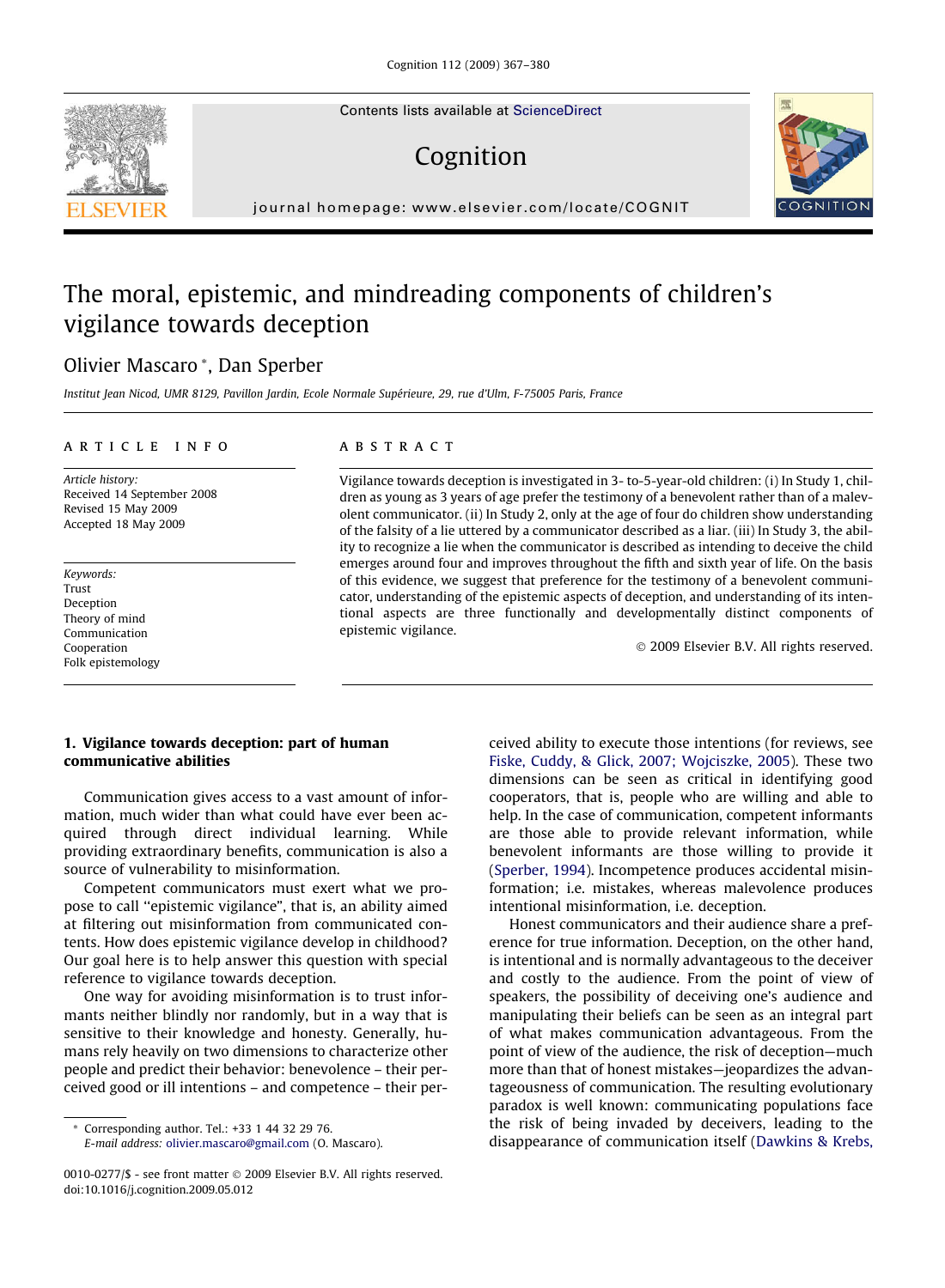[1978; Krebs & Dawkins, 1984](#page-12-0)). Just as one can infer from the ongoing existence of cooperation among humans that there must exist psychological and/or social mechanisms that thwart cheating to an extent sufficient to keep cooperation advantageous, one can infer from the ongoing existence of communication that there must exist mechanisms that thwart deception and keep communication advantageous (see [Bergstrom, Moehlmann, & Boyer,](#page-12-0) [2006; Sperber, 2001](#page-12-0); for animal communication, see [Searcy & Novicky, 2006\)](#page-13-0). Epistemic vigilance exerted by the addressees of communication is, we suggest, such a mechanism.

#### 2. A three step model for vigilance towards deception

Despite its theoretical relevance, young children's ability to be vigilant towards lying, as opposed to their ability to lie themselves, has hardly ever been studied. There are studies that are indirectly relevant to the issue and on which we have drawn in designing our own experiments [\(Couillard & Woodward, 1999; Freire, Eskritt, & Lee,](#page-12-0) [2004; Lee & Cameron, 2000; Shultz & Cloghesy, 1981](#page-12-0)); and recent researches have targeted 6- to 10-year-olds' sensitivity to honesty in a particular domain: self-reports [\(Gee & Heyman, 2007; Heyman, Fu, & Lee, 2007; Heyman](#page-12-0) [& Legare, 2005; Mills & Keil, 2005\)](#page-12-0). Still, the development of the basic mechanisms allowing one to resist deception as such remains to be explored.

Liars have three characteristic features. They are malevolent, that is, willing to harm others. They do so by communicating false information. They are moved in doing so by the intention to deceive their audience. A fullyfledged capacity to be vigilant towards lying should have, then, has three aspects: a moral/affective aspect involved in attending to malevolence; an epistemic aspect involved in attending to falsity; and a mindreading aspect involved in attending to the liar's intention to deceive. Some epistemic vigilance can nevertheless be exerted on the basis of just the first or the first two of these three aspects. In a rudimentary form, vigilance might be based on nothing more than a preference for the testimony of a benevolent informant over that of a malevolent one, without any understanding of the distinctive intentional and epistemic features of deception. In a less rudimentary form, it might also involve the ability to process the testimony of a malevolent informant as false, without however understanding the intention to deceive. Fully-fledged vigilance toward lying involves a grasp of its moral, epistemic and intentional features.

#### 2.1. The moral component

Little is known regarding children's sensitivity to benevolence and malevolence in communication. Only a few experiments on epistemic trust have targeted variables that may affect the assessment of benevolence, such as familiarity [\(Corriveau & Harris, 2009; Harris, Pasquini,](#page-12-0) [Corriveau, Koenig, & Clement, in press](#page-12-0)) or attachment relationship to the mother ([Corriveau et al., 2009](#page-12-0)). However, there is good evidence that infants and young children

possess an early capacity to distinguish benevolence from malevolence in general. Infants may be sensitive to the difference between an intention to help versus hinder [\(Kuhlmeier, Wynn, & Bloom, 2003; Premack & Premack,](#page-12-0) [1997](#page-12-0)) and have been claimed to use this sensitivity to guide their preferences for interaction by the age of 6 months ([Hamlin, Wynn, & Bloom, 2007\)](#page-12-0). 28-month-olds use words referring to goodness and badness ([Bretherton](#page-12-0) [& Beeghly, 1982\)](#page-12-0). Around 4 years of age, children have been shown to use such type of broad assessment in verbal tasks to predict behavior ([Boseovski & Lee, 2006; Cain,](#page-12-0) [Heyman, & Walker, 1997; Liu, Gelman, & Wellman,](#page-12-0) [2007](#page-12-0)), to infer people's emotional states [\(Heyman & Gel](#page-12-0)[man, 1999\)](#page-12-0), preferences [\(Heyman & Gelman, 2000](#page-12-0)) and to evaluate the appropriateness of aggressive behavior [\(Gilles & Heyman, 2005](#page-12-0)). It is quite conceivable therefore that young children might use benevolence to adjust their level of trust in testimony from an early age.

#### 2.2. The epistemic component

A more refined stage of vigilance towards deception involves not only the ability to mistrust malevolent people, but also the capacity to treat lies as false (even if, when the beliefs of the liar happen to be false, a lie may be true; see [Adler, 1997\)](#page-11-0).

Work done on vigilance towards incompetence throws some light on children's understanding of the epistemic status of communicated information. Around 3 to 4 years of age, children display sensitivity to epistemic modalities [\(Jaswal & Malone, 2007; Matsui, Miura, & McCagg, 2006](#page-12-0)) and expression of ignorance [\(Koenig & Harris, 2005; Sab](#page-12-0)[bagh & Baldwin, 2001; Sabbagh, Wdowiak, & Ottaway,](#page-12-0) [2003](#page-12-0)). Preschoolers' level of trust is affected by informants' level of accuracy in labeling objects and functions (e.g. [Birch, Vauthier, & Bloom, 2008; Koenig, Clément, & Harris,](#page-12-0) [2004; Koenig & Harris, 2005](#page-12-0); [Pasquini, Corriveau, Koenig &](#page-12-0) [Harris, 2007; Scofield & Behrend, 2008](#page-12-0)), in demonstrating games rules [\(Rakoczy, Warneken, & Tomasello, in press](#page-13-0)) or in reporting episodic information [\(Clément, Koenig, &](#page-12-0) [Harris, 2004; Eskritt, Whalen, & Lee, 2008; Jaswal & Neely,](#page-12-0) [2006](#page-12-0), ''quality" condition). Preschoolers trust more testimonies coming from communicators who are more rele-vant ([Eskritt et al., 2008,](#page-12-0) "relation" and "quantity" condition), better informed ([Nurmsoo & Robinson, 2009;](#page-12-0) [Robinson, Champion, & Mitchell, 1998; Robinson & Whit](#page-12-0)[combe, 2003; Welch-Ross, 1999; Whitcombe & Robinson,](#page-12-0) [2000\)](#page-12-0) or who are presented as more competent [\(Fusaro](#page-12-0) [& Harris, 2008](#page-12-0); [Lampinen & Smith, 1995\)](#page-12-0).

These results suggest precocious abilities to adjust trust according to informant's competence. However, the naïve epistemology underpinning these abilities remains to be explored. In these studies, children are weighing information coming from two different sources, either from two different informants or from one informant and from themselves. They may merely be ignoring or discarding the information provided by the incompetent testifier, or, in a more sophisticated manner, they may judge it to be false. Investigating children's ability to understand the falsity of lies should increase our knowledge of the naïve epistemology involved in early epistemic vigilance.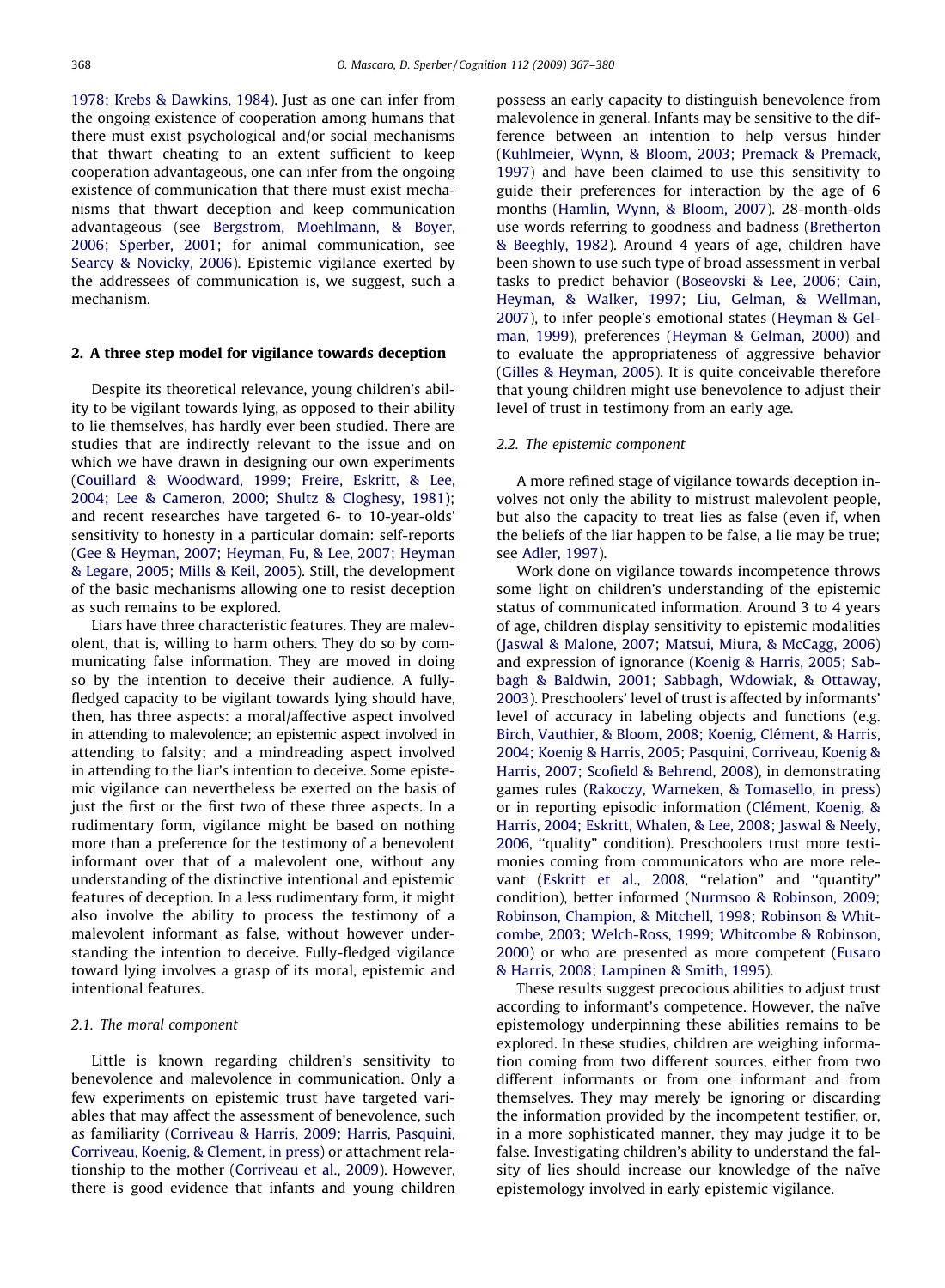# 2.3. The mindreading component

Not only do liars communicate false information, but also they intend to mislead their audiences. Understanding that A is trying to deceive B—as opposed to unintentionally misinforming B—involves attributing to A's the intention to cause B to form a false belief. The liar's intention being metarepresentational, the attribution of such an intention is itself a second-order metarepresentation ([Peskin, 1992;](#page-12-0) [Sperber, 2000](#page-12-0)).

Extensive research has been devoted to children's ability to engage in deception. Studies addressing directly the problem of lie production have however led to somewhat contradictory results (e.g. see [Chandler, Fritz, & Hala,](#page-12-0) [1989; Hala, Chandler, & Fritz, 1991; Sodian, 1991\)](#page-12-0). Prima facie lies have been observed before the age of four, in naturalistic studies, [\(Dunn, 1991; Newton, Reddy, & Bull,](#page-12-0) [2000,](#page-12-0) Study 2; [Wilson, Smith, & Ross, 2003](#page-13-0)) and in experimental settings where children falsely deny that they have done something forbidden [\(Lewis, Stranger, & Sullivan,](#page-12-0) [1989; Polak & Harris, 1999; Talwar & Lee, 2002\)](#page-12-0), or provide false information to conform with politeness rules [\(Talwar,](#page-13-0) [Murphy, & Lee, 2007](#page-13-0)). Whether children actually lie in all these cases remains controversial: they may well rely on a punishment avoidance procedure [\(Perner, 1991; Polak](#page-12-0) [& Harris, 1999\)](#page-12-0), comply to a social norm, display pretend play behavior, express wishful thinking, rather than engage in genuinely deceptive behavior. Moreover, the ability to deceive does not require the capacity to understand deceptive intents: young children may intend to deceive without metarepresenting this intent. From this set of studies, it is hard to draw any clear conclusion about the onset of deceptive intents understanding. On the other hand, studies tapping directly the understanding of deceptive intents as manifested in distinguishing lies from jokes suggest a relatively late development of this capacity, not before 5 to 6 years of age ([Sullivan, Winner, & Hopfield, 1995; Win](#page-13-0)[ner & Leekam, 1991\)](#page-13-0).

#### 3. Testing the model

A series of studies was designed to investigate more precisely the developmental tendencies suggested by the existing literature. Study 1 asks at what age children show a preference for benevolent as opposed to malevolent informants. Study 2 asks at what age children are capable of judging that the claim made by a liar is false and to infer true information from this judgment. Study 3 asks at what age children's vigilance towards lying relies on both the intentional and the epistemic features of deception.

# 4. Study 1: Choosing an informant on moral grounds

As we mentioned in introduction, there is good experimental evidence that very young children do distinguish 'good' and 'bad', or 'nice' and 'mean' characters. What is not obvious is whether these children would draw on this distinction in deciding whom to believe. To find out we designed an experiment where participants had to choose between the testimony of a 'nice' agent, and that of 'mean' one.

# 4.1. Method

# 4.1.1. Participants

Twenty-three young 3-year-olds were enrolled in the study ( $M = 3$ ; 3, range 2;11 to 3;10). They were tested individually in their school.

# 4.1.2. Design and procedure

For the testimony task, the child and the experimenter were seated facing each other across a small table. A closed container was placed at the center of the table, and two animal puppets were placed on the left and the right side of the container. The participant had to find out what was hidden in the box. The hidden object was selected from two objects of similar size and familiarity (e.g. a fork and a spoon). Choice of the hidden object was systematically varied across participants. The puppets were then introduced. Each puppet was named after the animal it represented, i.e., a frog puppet was named ''the frog" and a cow puppet was named ''the cow". One was said to be ''kind". The experimenter made the puppet caress him and said, for instance, ''The cow stroked me!" The other puppet was said to be ''mean". The puppet was made to hit the experimenter who said, for instance, ''The frog hurt me!" A control question was then asked. The experimenter took each puppet in turn and asked, ''Is it kind?" If children failed this control question, the characterization procedure was repeated once. Children failing three times on control questions were excluded from analysis.

Both puppets were then given perceptual access to the content of the container. The container was opened, with its lid masking the contents of the box from the child. The puppets looked in turn into the container. The experimenter checked that the child had been attentive during the process by asking a control question for each puppet (''Did it look inside the box?"). The procedure was repeated if children failed on this control question. Failing twice led to exclusion from analysis. Each puppet in turn jumped close to the child and the experimenter said in a distinctive voice, for instance, ''Inside the box, there is a fork". The kind puppet always told the child what was actually in the box (e.g. saying there was a fork in the box), whereas the mean puppet provided a misleading testimony (e.g. saying there was a spoon in the box). The child was then asked the test question, for instance, ''So, what is inside the box? A fork or a spoon?" If children said that both objects were in the box, the experimenter would insist: ''No. Remember, there can be only one thing in the box. So what is it, a fork or a spoon?". Children received no feedback on whether the characters provided accurate information: Once children had given their answer to the first testimony question, the experimenter said: ''We are going to play the same game, but with another box!" The game was then repeated with a new box, and two new alternative objects served as potential contents of the box. At the end of the second test, children were thanked for their participation. They were invited to choose which of the two characters should give them a gift: ''Who would you like to give you a present?".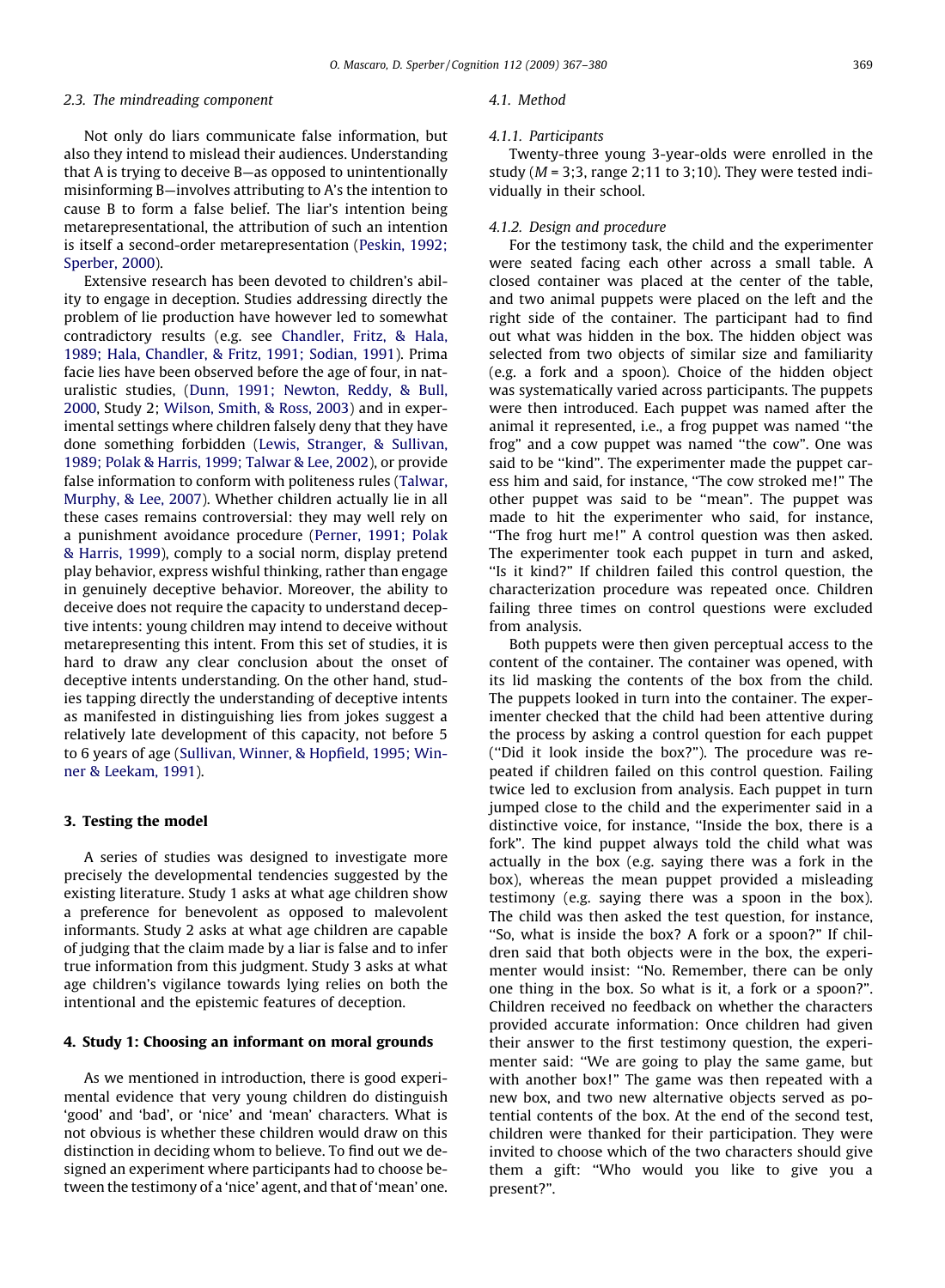# 4.2 Results

All statistical tests employed in this paper are twotailed. Four children were excluded from analysis. Two children failed on the control questions (3;1 and 3;3), one child became fussy (3;5) and one did not want to pursue the experiment till the end (3;3). Within the remaining participants ( $n = 19$ ,  $M = 3,3$ , range 2;11 to 3;10) performance did not differ significantly in the first and second test trials ( $p = 0.34$ ; McNemar's test.). The score of children over the two tests was thus aggregated in a single index ranging from 0 for two incorrect answers to 2 for two correct answers. Children performed above chance on this measure of performance with a mean score of 1.36 ( $W_+$  = 40,  $W_-$  = -5,  $p$  = 0.023; Wilcoxon signed rank test). Notwithstanding this good level of performance, the individual strategies of children were rather inconsistent: 10 participants did not trust the same character over the two tasks, but changed their preference (i.e. selected the testimony of the kind character once and the testimony of the mean character once). The overall pattern of answers did not differ from chance ( $p = 1$ ; binomial test).

Children were separated into two groups depending on whether they asked for a present from the kind  $(n = 12,$  $M = 3;3$ , range 2;11 to 3;8) or mean character ( $n = 7$ ,  $M = 3;3$ , range 3;0 to 3;10). Children who asked for a present from the kind character consistently chose the testimony of the kind character (83% of correct answers on the testimony test,  $W_+=36$ ,  $W_-=0$ ,  $p=0.006$ ; Wilcoxon signed rank test); they performed significantly better than children who asked for a present from the mean character  $(U = 12, p = 0.01;$  Mann–Whitney test), who were at chance when it came to deciding whose testimony to believe (43% of correct answers on the testimony test;  $W_+$  = 0,  $W_-$  =  $-1$ ,  $p = 1$ ; Wilcoxon signed rank test).

# 4.3. Discussion of Study 1

Participants used benevolence to adjust their level of epistemic trust. This result confirms earlier findings showing that young children can identify dispositions toward benevolence – or malevolence – from an early age. Study 1 shows moreover that children rely on this dimension in the domain of communication. By the age of three years, children are capable of giving more credence to the words of a kind interlocutor than to those of a mean one. This, together with earlier work showing that children take into account an informant's competence, establishes that young children are not simply gullible and do adjust their level of epistemic trust in a variety of ways.

Since the capacity to prefer interaction with a benevolent character has been demonstrated in infants, it is likely that those participants who selected the gift of the malevolent testifier were not paying attention to its moral disposition (rather than being unable to make relevant attributions). This would explain why they did not either show any preference for one informant over the other. Conversely, the evidence shows that children who paid attention to the moral dispositions of the characters relied on these dispositions both in the non-epistemic task of choosing a gift from one of them and in the epistemic task of deciding which testimony to trust.

What we have shown so far is that children as young as three display a preference for the testimony of a kind character over that of a mean one. How is this preference to be explained? Does the evidence show that children understand that malevolent informers may intentionally provide them with false information? Do children in all the age groups we tested understand deception? In fact, there is a much more parsimonious plausible explanation of the evidence.

Children's good performance in the benevolence game could be explained by assuming that they are guided by a preference for interaction with benevolent rather than malevolent individuals. Children may have relied on such moral/affective preferences when selecting the testimony of the benevolent character, just as they did when choosing from which character to accept a gift. If this explanation is correct, then what might look like epistemic vigilance is just a by-product of a more general moral preference. This line of interpretation is consistent with recent findings confirming [Premack and Premack's conjecture \(1997\)](#page-13-0) and showing that infants display approach/avoidance behavior following the observation of actions that can be interpreted as helping or as hindering an agent ([Hamlin et al.,](#page-12-0) [2007](#page-12-0)).

A somewhat less parsimonious variant of this explanation gives a greater role to cognitive assessment of character as opposed to mere affect-based moral preference. Studies on trait attribution have shown that young children attribute all sorts of positive qualities to 'good' individuals (e.g. being smarter) and negative qualities to the 'bad' individuals (e.g. being less intelligent) [\(Alvarez, Ro](#page-11-0)[ger, & Bolger, 2001; Cain et al., 1997; Heyman, Gee, & Giles,](#page-11-0) [2003](#page-11-0)). It is possible that children extend such positive and negative assessments to an assessment of the value of nice and mean agents as communicators and prefer, on such grounds, to listen to the nice ones. This would not imply that children acting on such preferences make an epistemic evaluation of the two testimonies, or understand that that of the nice agent is more likely to be true. In the same vein, it might also be that, through a kind of halo effect, children consider mean characters as less intelligent and less likely to provide good information, and nice characters as more intelligent and more likely to provide good information. Their preference for the nice character's testimony might then involve a modicum of epistemic assessment, but would still fall short of understanding truth-and-falsity and even more so of understanding deception. Study 2 investigated these hypotheses.

# 5. Study 2: Treating lies as false

Whereas in Study 1, participants were presented with the testimony of two communicators about the content of one box, in Studies 2 and 3, they were presented with the testimony of a single dishonest communicator about the location of an object that could be in one of two boxes. Participants were asked in which box the object was. These paradigms were adapted from [Couillard and Woodward](#page-12-0)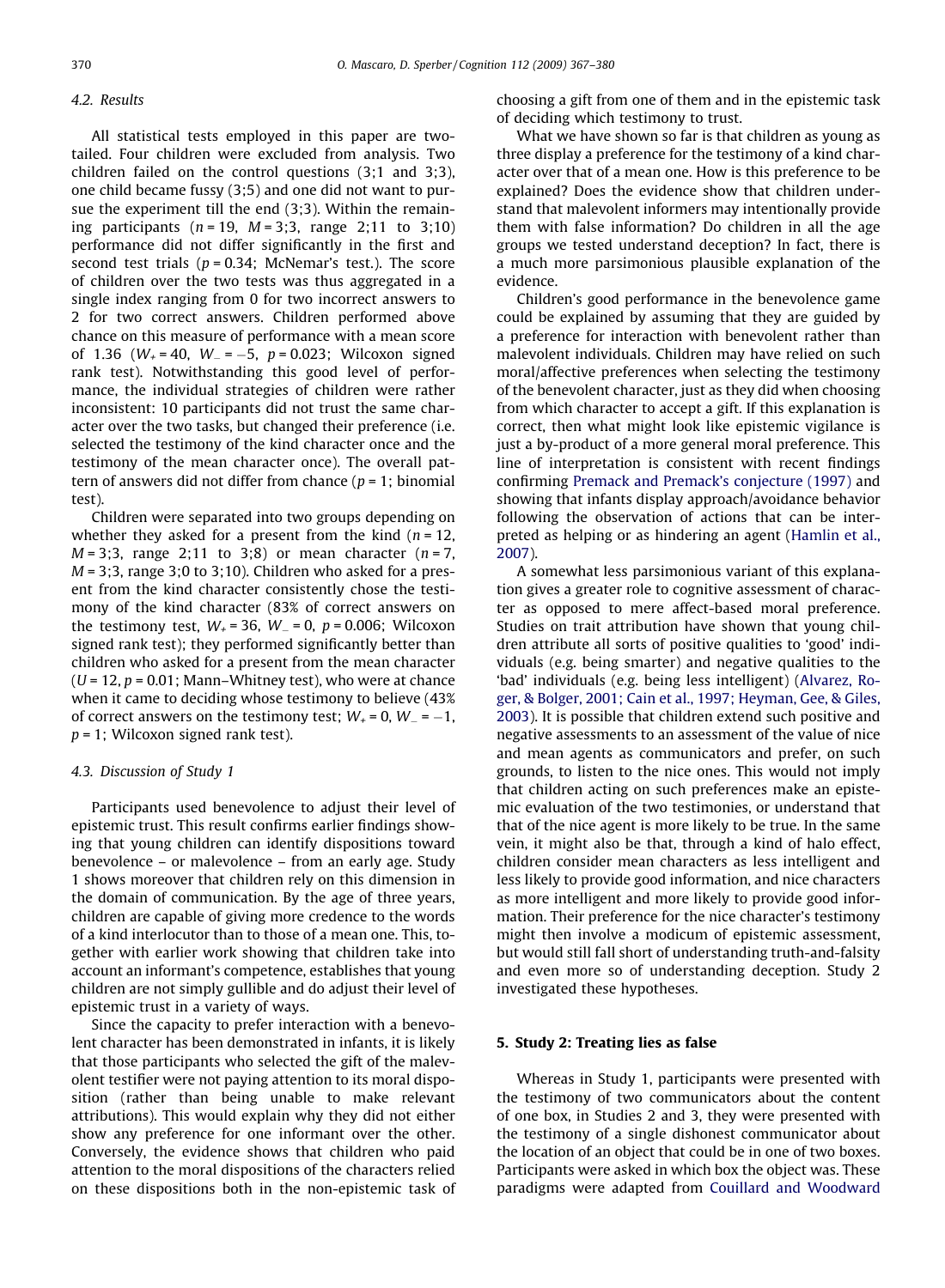[\(1999\).](#page-12-0) To succeed in these tasks, children had to understand that the testimony was false and to use this understanding to infer the true location of the object.

We propose to call the kind of task we are using in Studies 2 and 3 false communication task (FCT) in order to highlight the commonalities between these and standard false belief tasks. In typical false belief tasks, participants know the true location of an object (that has been moved from one place to another). Their task is to understand that an individual who was not present when the object was moved would falsely believe it to be in its original location and would look for it there. In false communication tasks, participants know that a deceptive individual is claiming that an object is in one of two possible locations. Their task is to understand that this claim is false and to infer from this falsity the true location of the object. Both tasks involve understanding that the content of a representation—a belief, i.e. a mental representation in one case, a statement, i.e. a public representation in the other case is false, and drawing true conclusions (about behavior in one case, about states of affairs in the other) from these false representations. Both standard false beliefs tasks and false communication tasks provide evidence that successful participants are capable of judging a representation to be false, thereby displaying some crucial epistemic understanding.

The task structure of false communication tasks avoids typical limitations of earlier paradigms. In one study ([Lee &](#page-12-0) [Cameron, 2000](#page-12-0)) for instance, young preschoolers had to learn after training to find out that a turtle was ''in a basket" when a trickster said that it was not in the basket. In this case however, the trickster statement attracted attention on the correct hiding location. Across training, children may have come to know that the location alluded to by the ''trickster" contained the turtle. This type of low level association was not possible in Studies 2 and 3. Moreover, in false communication tasks a mere affectively or cognitively driven disposition to avoid dishonest communicators would at best lead children to just ignore the deceptive claim, and therefore to answer at chance level. To do better, participants have to draw an epistemic inference from the falsity of the testimony to the true location of the object.

In Study 2, the communicator was directly described as a liar. In Study 3, on the other hand, a psychological inference from the mental dispositions of the communicator to the falsity of its testimony had to be performed before the epistemic inference.

### 5.1. Experiment 2a

# 5.1.1. Method

4;1 to 5;0).<sup>1</sup> All children were tested individually in their school.

5.1.1.2. Design. A single experimenter presented the task to participants in a room adjacent to their classroom. Children were tested on one of the three following conditions: trust baseline assessment, disjunction test or big liar test. To assess the consistency of children's answers, a subset of children (8 3-year-olds and 12 4-year-olds) participated in two big liar tests, without receiving feedback.

5.1.1.3. Procedure. The 'big liar' false communication task. The experimenter explained that he was going to hide a sweet in one of two boxes, the aim of the game being to find out where the sweet was. The experimenter then opened the boxes, asked children to turn round and loudly closed the boxes. The child was then invited to look again with the remark: ''That's it! I have hidden the sweet!" A puppet frog was then introduced and made to look inside each of the boxes. A control question was asked to check whether children understood this part of the experiment: ''Did the frog look into the boxes?" If children failed to answer properly, this phase of the procedure was repeated. If children failed again, the experimenter explicitly corrected them by saying: ''No. the frog looked into the boxes". The experimenter then warned the child: ''Now, the frog is going to talk to you, but be careful! The frog is a big liar! It always tells lies." The experimenter then checked whether children had registered the characterization by asking: ''Is it a liar? Does it tell lies?" If children failed to answer, the description of the frog was repeated. No child required more than two repetitions to answer these control questions properly. The experimenter then announced that the frog was going to speak: he made the frog touch one of the boxes while saying in a distinctive voice, for instance, ''The sweet is in the red box!". The participant was then asked the test question: ''So, where is the sweet?". Whether the child selected the box indicated by the puppet or the other box was recorded. For those children who received two test trials, the experimenter said at the end of the first trial: ''We are going to play this game again, but with two other boxes!" He then replaced the boxes used on the first trial by two boxes with a different shape and color. No indication was given to the child concerning whether he or she had answered correctly on the first trial.

Trust baseline assessment: This test was similar to the big liar test, except for the characterization phase. In this case, the puppet was not described as a liar, and the experimenter simply said: ''Now, the frog is going to speak to you" without adding any particular warning.

Disjunction test: The disjunction test was identical to the trust baseline test, except that the puppet said: ''The sweet is not in the red box". Since children knew that the sweet was either in the red box or in the green

<sup>5.1.1.1.</sup> Participants. Fifteen 3-year-old children  $(M = 3, 9, 1)$ range 3;0 to 3;11) and 22 4-year-old children  $(M = 4; 9, 1)$ range 4;1 to 5;3) participated in the big liar test. Eighty four additional children were enrolled in control tests: thirty nine participated in the trust baseline assessment test (18 3-year-old,  $M = 3;6$ , range 3;1 to 4;0 and 21 4year-olds,  $M = 4,7$ , range 4;1 to 5;0). Forty five children were enrolled in the disjunction test (20 3-year-old,  $M = 3$ ; 7, range 3; 3 to 4; 0 and 24 4-year-olds,  $M = 4$ ; 5, range

 $1$  The slightly unequal sample sizes reported in the different conditions and studies result from the recruitment procedure. For each planned series of test, the experimenter enrolled all the available children in each participating school. Moreover, age groups were planned on the basis of grades, the exact age of children being collected after the test sessions, thus modifying the distribution in age groups.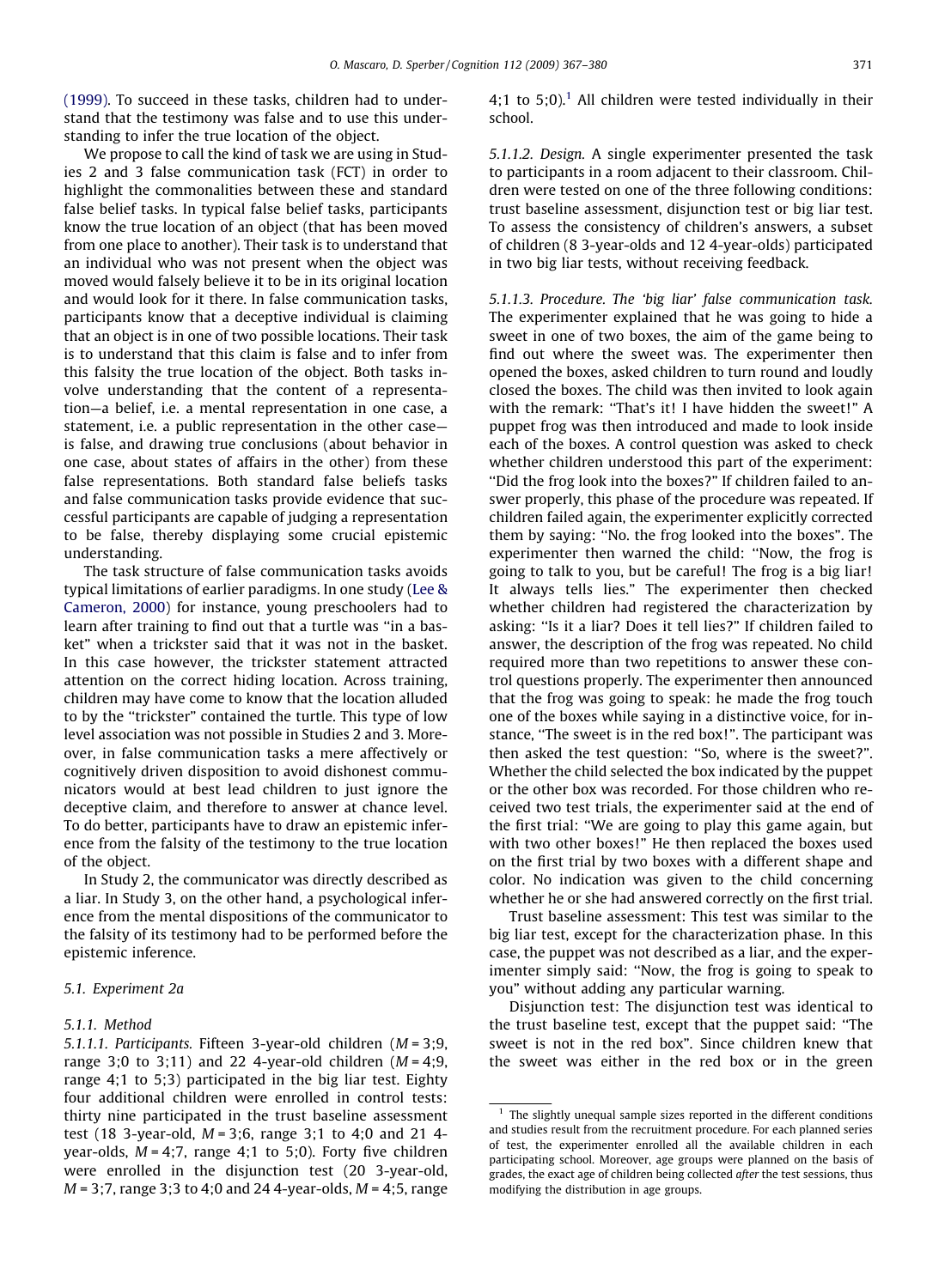box, they now had all the information needed to infer that it was in the green box. The aim of this test was to ascertain whether children in the age range we tested were able to perform this classical ''or-elimination" deduction.

# 5.1.2. Results

5.1.2.1. Trust baseline assessment. Two 3-year-olds refused to complete the experiment. For the remaining sample  $(n = 16, M = 3; 6, range 3; 1 to 4; 0, and n = 21, M = 4; 7,$ range 4;1 to 5;0), the results for the trust baseline assessment task were straightforward: all children trusted the informant. This result calls for a methodological comment: there are two baselines for tests structured as the big liar test: First, chance level (50% of correct answers), which serves as a basis for evaluating whether the *majority* of children within an age group pass the test; Second the level of performance corresponding to a systematic trust in what the malevolent informant said (0% correct answers). Any significant deviation from this second level of performance indicates that a significant subset of a given age group passes the test. Both of these baselines are of relevance in assessing children's level of performance, and we used them both in Studies 2a, 2b, and 3.

5.1.2.2. Disjunction test. Three-year-olds and four-yearolds performed at ceiling on the disjunction test (respectively 100% and 92% of correct answers). These levels of performance were above chance ( $p < 0.0001$  in both cases; binomial tests).

5.1.2.3. Big liar false communication task. Consistency of children's answers: Nineteen children out of the twenty consistently trusted or mistrusted the deceptive informant in both big liar tests. This pattern was different from what would be predicted by chance  $(n = 20; p = 1.10^{-10}; binom$ mial test). The agreement between performance on the first and the second test was of 95%,  $(k$ -coefficient = 0.9; 95% confidence interval from 0.71 to 1.09).

Results by age: Because only a subset of children was tested twice, subsequent analysis was performed on the results for the first liar test only. All 3-year-olds trusted the lying character, thus leading to a performance score of 0%, significantly below a chance score of 50% of correct answers ( $p = 0.0001$ ; binomial test), and identical to the baseline trust level. Conversely, 4-year-olds gave 77% of correct answers. This result was significantly above that of 3-year-olds ( $p = 2.10^{-6}$ ; Fisher Exact test), and above the chance level of 50% of correct answers  $(p = 0.016$ ; binomial test). To further explore this sharp developmental trend, children were divided into four age groups, by six-month intervals: Young 3-year-olds  $(n = 7, M = 3; 3,$  range 3;0 to 3;6), old 3-year-olds  $(n = 8,$  $M = 3;9$ , range 3;7 to 3;11), young 4-year-olds  $(n = 7,$  $M = 4;4$ , range 4;0 to 4;6), old 4-year-olds  $(n = 15,$  $M = 4,11$ , range 4;6 to 5;3). The only significant increase from one age group to another was found between old 3-year-olds and young 4-year-olds: in a half year, children shifted from 0% to 86% correct answers ( $p = 0.001$ ; Fisher Exact test).

## 5.2. Experiment 2b

Although some studies have demonstrated a rather refined understanding of the verb ''to lie" among 3-year-olds [\(Siegal & Peterson, 1996, 1998\)](#page-13-0), it is possible that younger children in Experiment 2a experienced comprehension difficulties in this particular testing context. It is also possible that they understood what the experimenter said, but did not believe that the puppet – handled by a benevolent experimenter – would actually deceive them. Additionally, since liars do not deceive all the time, younger children may have assumed that the ''liar" was not going to lie during the game. Given however that the characterization of the puppet as a liar was part of a warning, the pragmatics of Study 2a heavily suggested that the informant was going to lie. Older preschoolers for example consistently interpreted this warning as an indication of the misleading aspect of the testimony. Still younger children may have expected a lower base rate for deception occurrences than older children, or may have differed in their pragmatic understanding of the warning. To control for these possibilities, we performed a repeated big liar test with feedback and debriefing. In this case, children's attention was repeatedly attracted on the discrepancy between what the misleading character said and the real state of affairs.

#### 5.2.1. Method

5.2.1.1. Participants. Forty-nine children were recruited from two schools of a middle-size city in southwestern France. One 36-month-old and one 51-month-old child refused to complete the experiment. The remaining participants were divided into three age groups: 3-year-olds  $(n = 13, M = 3; 6, \text{ range } 3; 0 \text{ to } 3; 11)$ , 4-year-olds  $(n = 23,$  $M = 4;6$ , range  $4;1$  to 5;11), and 5-year-olds  $(n = 12,$  $M = 5;3$ , range 5;0 to 5;5).

5.2.1.2. Design. Children participated in two ''big liar" tests without feedback and then received up to six tests sessions with training. Participants were tested in their school, in a quiet room adjacent to their classroom.

5.2.1.3. Procedure. Training for big liar test: Children participated in two repeated ''big liar" trials without feedback as described in Experiment 2a. The only differences were that a ''marble" was hidden instead of a ''sweet". This part of the test provided the initial score of children. After the second trial, the experimenter provided feedback by opening the boxes and revealing the real location of the marble. Debriefing was provided by asking: ''Which box did the frog tell you to choose? And where is the marble really?" If children failed on either of these control questions, they were corrected: ''No, the frog told you to look in this box [showing the empty box], but the marble really was in this box [showing the box containing the marble]" and then the control questions were asked again. The control questions could be asked up to three times, and each time the experimenter corrected the child if he or she failed to answer properly. At the end of the procedure, the experimenter took the deceptive puppet and said: ''the frog lied again!" Next, the child participated in repeated big liar tests, each time followed by feedback and debriefing. The procedure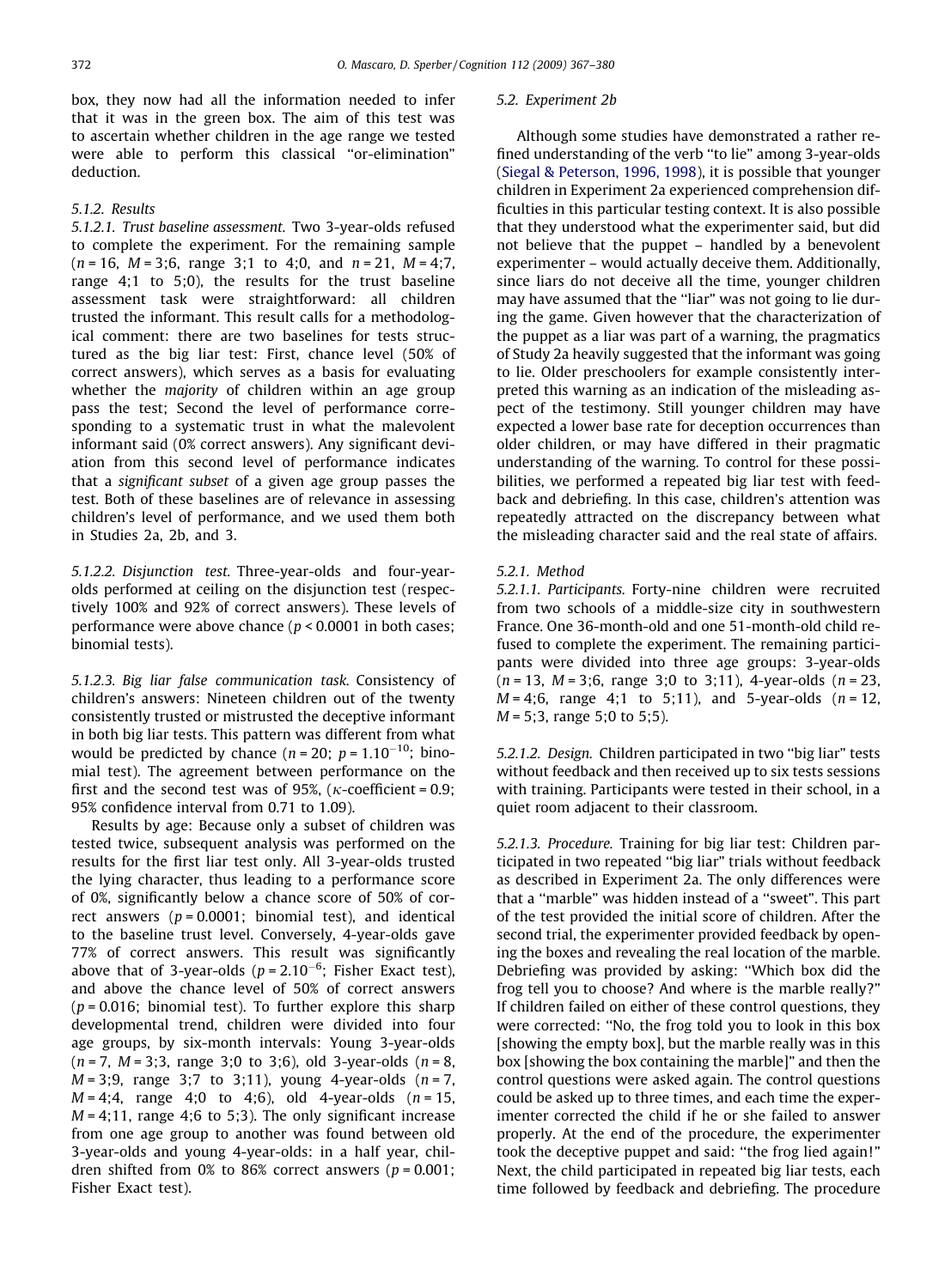was repeated until the child had passed at least two consecutive "liar tests". If this did not occur, the procedure ended after the eighth session of the liar test. Children received a length-of-learning score which amounted to the number of repeated trials they needed to pass two consecutive test trials.

# 5.2.2. Results

5.2.2.1. Initial score by age groups. As in Experiment 2a, children's performance was highly consistent. Only eight children out of 47 mistrusted the puppet on one test, while trusting it on the second ( $p = 2.10^{-14}$ ; binomial test). This consistency of answers was present in each age group. 69% of 3-year-olds, 91% 4-year-olds and 83% of 5-year-olds kept using the same strategy on the two tests before feedback (either trusting or mistrusting the puppet). This level of consistency was above what could be predicted from chance for 4- and 5-year-olds ( $p = 6.10^{-11}$  and  $p = 0.03$ ; binomial tests). This tendency did not reach significance for 3-year-olds ( $p = 0.26$ , binomial test), most plausibly because of sample sizes. Because the tests of Study 2a and 2b were similar before feedback, a better measure of the consistency of 3-year-olds' answers could be assessed by summing results of Study 2a and 2b. This procedure revealed that the tendency for answering consistently was also above chance in 3-year-olds (80% of consistent answers,  $p = 0.007$ ; binomial test).

Children's level performance was first assessed against chance (baseline of 50% of correct answers). A clear developmental pattern was found: 3-years-olds performed below chance level (15% of correct answers,  $W_+ = 0$ ,  $W_{-}$  =  $-45$ ,  $p$  = 0.003; Wilcoxon signed rank test). Fouryear-olds' pattern of answers (35% of correct answers) did not differ significantly from 50% correct performance  $(W_+$  = 77,  $W_-$  =  $-154$ ,  $p$  = 0.13; Wilcoxon signed rank test). And 5-year-olds performed significantly above 50% correct performance (83% correct answers,  $W_+$ = 49.5,  $W_-$  =  $-5.5$ ,  $p = 0.013$ ; Wilcoxon signed rank test). A Kruskal–Wallis test confirmed a main effect of age for children's initial scores ( $KW = 14.59$ ,  $p = 0.0007$ ). Subsequent Dunn multiple comparison tests indicated that the level of performance of 5-year-olds was significantly higher than the performance of 3- and 4-year-olds (respectively  $p < 0.001$  and  $p < 0.01$ ). Three- and four-year-old's level of performance did not differ significantly.

Since in the false communication task failing children have a tendency to consistently follow the advice of the puppet, a comparison with a systematic trust baseline (0% of correct answers) was also implemented. $2$  Threeyear-olds' performance on their first test essay was not different from the systematic trust baseline (1 success out of 13 children,  $p = 1$ ; Fisher exact test). Four- and five-year-olds however performed above the systematic trust baseline (respectively eight successes out of 23 children,  $p = 0.004$ ,

<sup>2</sup> Children's scores on their first test essay were assessed against this baseline using Fisher Exact tests. These particular comparisons and statistics were chosen because the assumption of symmetrical distribution around the median-required for Wilcoxon signed ranks tests- does not hold for comparisons with a theoretical median of correct answers.

and 11 successes out of 12 children,  $p = 1.10^{-4}$ ; Fisher exact tests).

Comparing the performance of children on the first session of FC task revealed a significant sample effect: 4-yearolds enrolled in Experiment 2a performed better than children in Experiment 2b ( $n = 45$ ,  $p = 0.006$ ; Fisher Exact test).

5.2.2.2. Comparison of learning patterns. To compare children's length of training with the baseline of systematic trust, children categorized in two groups: participants who managed to reach two consecutive successes before the end of training, and participants who participated in all the training sessions. These distributions were assessed against a theoretical pattern of systematic trust (all children requiring all the training sessions). Ten 3-year-old out of 13 participated in six tests following feedback, a level of performance which did not differ from the baseline of systematic trust ( $p = 0.22$ ; Fisher Exact test). Four- and five-year-olds length of training on the other hand were significantly below the baseline of systematic trust (respectively four children requiring full training out of 23,  $p = 4.10^{-9}$  for 4-year-olds, and no children requiring full training out of 12,  $p = 7.10^{-7}$ , for 5-year-olds; Fisher Exact tests).

Three-year-olds required more training than 4- and 5 year-olds ( $p = 0.0001$ , in both cases; Fisher exact tests). The number of training sessions for 4- and 5-year-olds did not differ significantly ( $p = 0.27$ ; Fisher Exact test).

5.2.2.3. Improvement by age: comparison of scores before and after training. The improvement for each age group was assessed by comparing the performance of children on the two initial tests with their score at the end of training. Note that this comparison overestimates improvement, because training was stopped when children succeeded on two consecutive trials. Children's improvement is represented on Fig. 1. Wilcoxon signed rank tests for matched pairs indicated that only 4-year-olds  $(W_+ = 115, W_- = 0,$  $p = 0.0005$ ) displayed a significant increase in performance from pre-training trials to the end of training phase. The increase in performance of 3- and 5-year-olds was not statistically significant (respectively  $W_+=13$ ,  $W_-=2$ ,  $p=0.13$  for

Fig. 1. Performance increase on the "big liar" false communication task after training by age group.

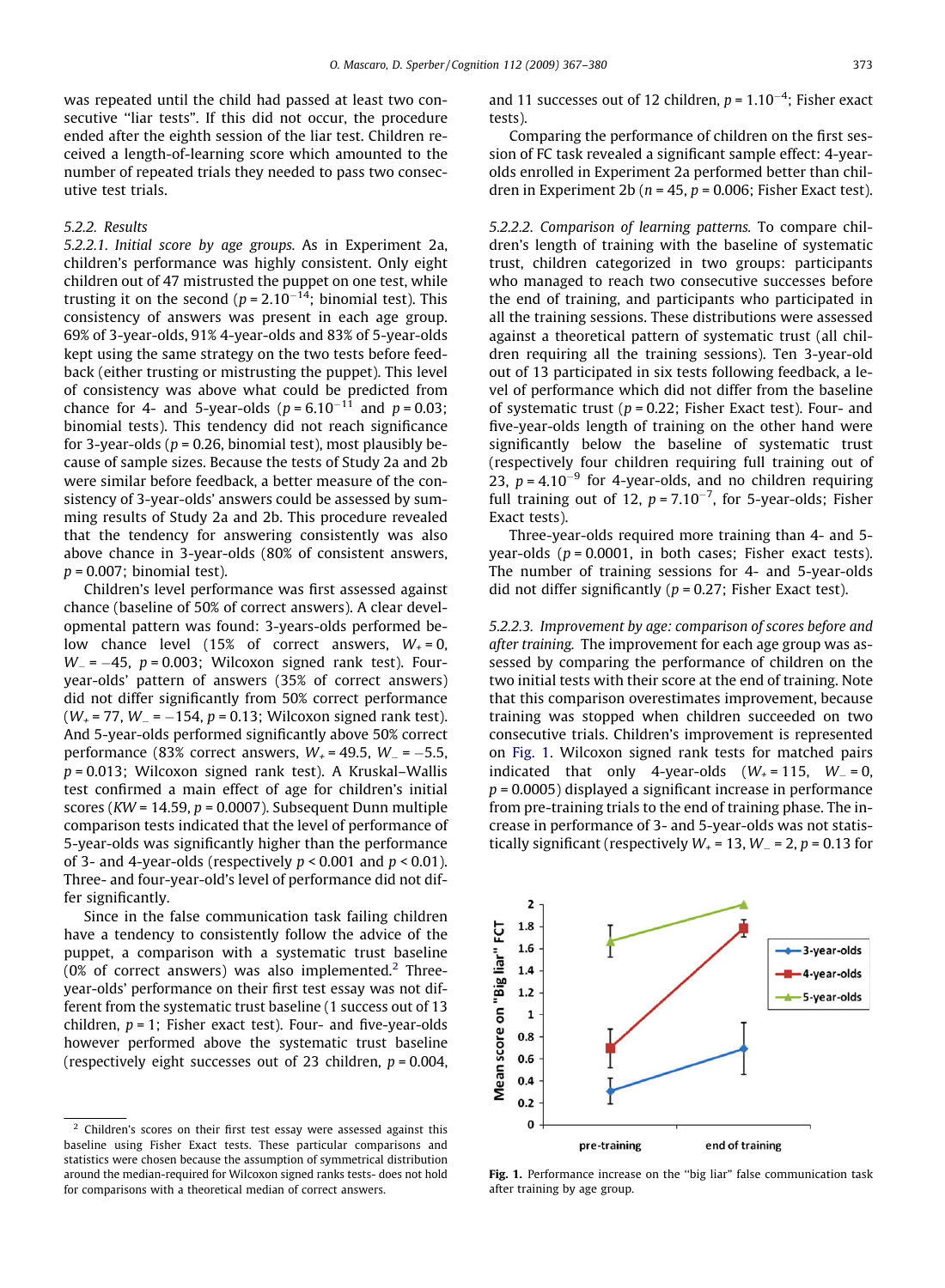3-year-olds and  $W_+=6$ ,  $W_-=0$ ,  $p=0.1$ , for 5-year-olds; Wilcoxon signed rank tests for matched pairs). Note however that 5-year-olds started with a relatively high score, leaving little room for improvement.

To assess the difference between training effects for the different age groups, an improvement score was computed by subtracting the initial score from the score at the end of training. This produced an index ranging from -2 to 2. A Kruskal–Wallis test indicated that the main effect of age on children's improvement score was significant  $(KW = 7.12, p = 0.028)$ , although no post-hoc Dunn's comparisons between groups reached significance.

#### 5.2.3. Discussion of Experiments 2a and 2b

In all three age groups, children took account of the content of the ''big liar's" testimony. However, they clearly shifted from one strategy to another in the course of development. In Experiment 2a, all 3-year-olds consistently trusted the testimony of the ''big liar". In Experiment 2b, the majority of 3-year-olds remained trusting even when they repeatedly experienced deceptive behavior. Older children on the other hand consistently mistrusted the misleading puppet, both before and after training.

Slight sample differences were observed: in Experiment 2a, the majority of 4-year-olds passed the big liar test without training, whereas in Experiment 2b, 4-year-olds reached ceiling only after training. Overall, however, the developmental pattern remained consistent: the youngest children accepted the testimony of the liar, older children were able to use feedback to improve their performance, and still older children were close to ceiling even before receiving feedback. Our results suggest that this developmental change takes place over a period of six months to one year that begins before the age of four.

The false communication task we employed had a specific aspect when compared to most lies encountered in real life. In most of genuine cases of deception, knowing that a lie is a lie falls quite short of telling you what the truth is. For example if John lies, ''I am an astronaut", knowing that this is a lie does not tell you what his real occupation is for many alternatives are still possible. What you do learn is that John is not an astronaut. In the false communication task, being told, say, that ''the marble is in the red box" is a lie also first tells you that the marble is not in the red box. But given that you know that the marble is either in the red or in the green box, you may come to the positive conclusion that the ball is in the green box by performing a disjunctive inference.

Could the need to perform a disjunctive inference in order to solve the task create an extra demand on participants leading one to underestimate the ability of the younger children to understand falsity? Results on the disjunction test provided strong evidence against such a hypothesis. Inferring the actual location of marble once told that it was not in a given box was extremely easy for all age groups. Three-year-olds in particular reached 100% of correct answers on the disjunction test.

More interestingly, given that the content of most lies is relatively uninformative (in ordinary contexts), young children might merely discard or ignore lies, rather than try to infer some truth from knowledge of their falsity. This conjecture might neatly explain why three-year-olds succeed when weighting information from two informants (e.g. in trust adjustment paradigms reviewed in [Harris, 2007](#page-12-0)) while having difficulties when presented with a false communication task in which they have to infer the true state of affairs from the content of a single misleading testimony. However our results did not support this conjecture. In the false communication task, the only information given about the location of the marble is found in the lie of the puppet. Ignoring or discarding the lie would lead to answering at chance. If younger children had done so, they should have agreed 50% of the time with the misleading testifier (and selected the correct box 50% of the time). This pattern of answers was almost never observed. On repeated tests, individual performances were highly consistent in all age groups. Three-year-olds consistently trusted the informant before feedback. In Study 2b, even after extensive training, most 3-year-olds still trusted the informant. This pattern of answers leaves two possibilities: either the younger children failed to recognize that the liar's statement was false, or they did recognize this but did not have the executive capacity to translate this recognition into appropriate behavior.

The "big liar" FCT used in Experiments 2a and 2b is an adequate test of children's ability to understand the falsity of lies and to draw epistemic inferences from it. On the other hand, this kind of test does not, by itself, show a grasp of the intentional aspect of deception. Passing it is compatible with a partial understanding of lying as ''saying something false" without the deceptive intention of the informant being taken into account. This is not just a theoretical possibility: some experiments suggest that before 6 to 8 years of age, children have a tendency to describe false statement as ''lies" regardless of the intentions of the speaker [\(Peterson, Peterson, & Seeto,](#page-13-0) [1983; Strichartz & Burton, 1990; Wimmer, Gruber, &](#page-13-0) [Perner, 1984](#page-13-0)).

#### 6. Study 3: Understanding the intention to deceive

We developed and used in Study 3 a FCT designed to test participants' ability to use mindreading understanding of deception in filtering information. The structure of the task remained similar to that of the big liar FC task used in Study 2, thereby precluding the use of mere moral preferences for passing the test. This time however, the communicator was not described as a liar, but merely as a very mean character who did not want the child to find a sweet hidden in one of two boxes. Children had therefore to infer that the communicator would be trying to mislead them by intentionally giving them false information before they could infer the true location of the sweet from the falsity of the communicator's testimony. Even though the word 'lying' was not used in the test, children who passed the test thereby showed not only an epistemic but also a mindreading understanding of lying.

To investigate the consistency of children's strategies, they were presented with a repeated test without feedback. A post-test interview was administered in order to clarify whether children who had not been vigilant were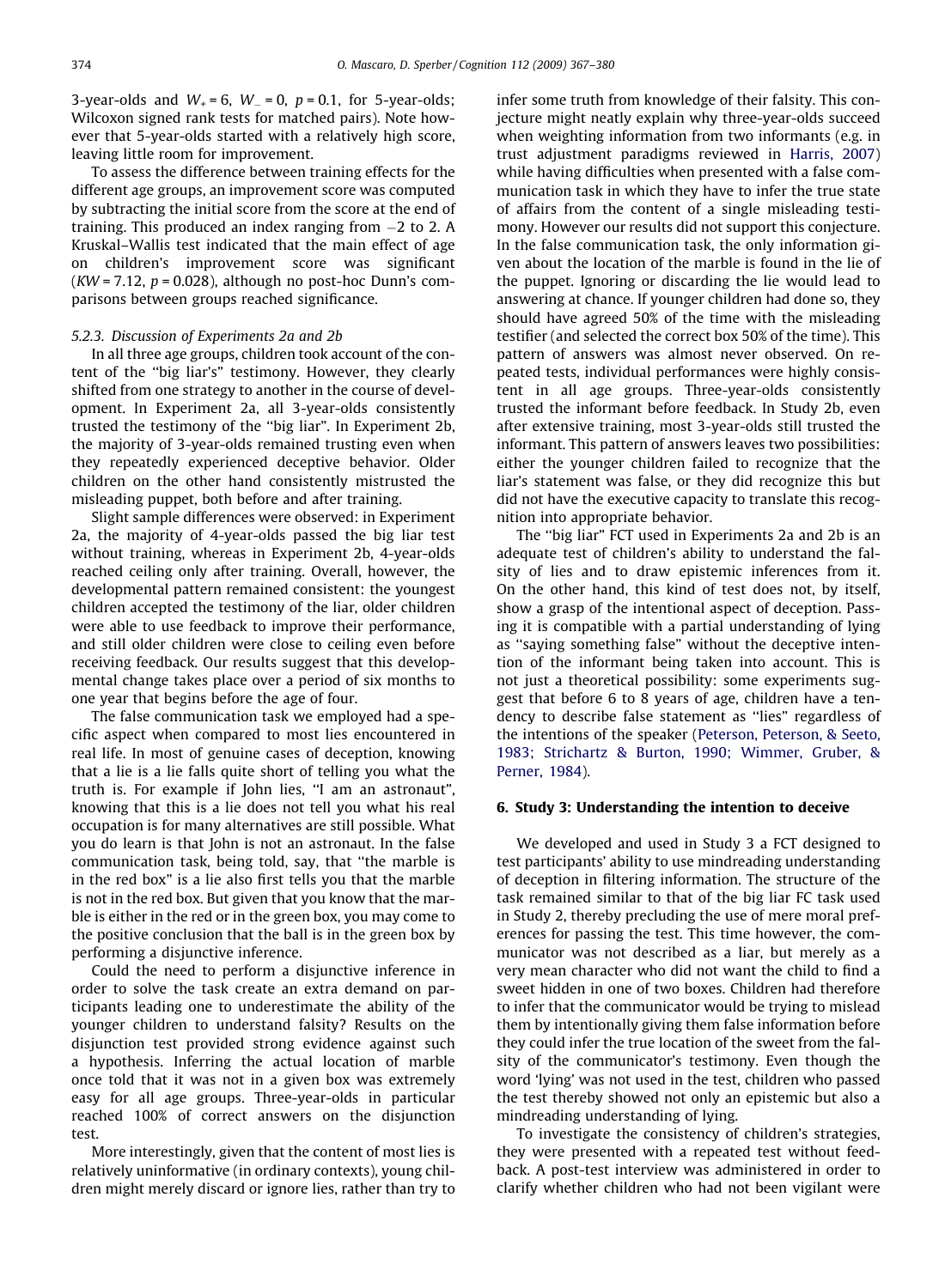nevertheless able to characterize the behavior of the naughty character as lying.

# 6.1. Experiment 3

### 6.1.1. Method

6.1.1.1. Participants. Eighteen 4-year-olds  $(M = 4, 5, \text{ range})$ 3;11 to 4;10), 30 5-year-olds ( $M = 5$ ;6, range 5;1 to 6;0), and 13 6-year-olds ( $M = 6:3$ , range 6:1 to 6:5) participated in the study. All were recruited from two schools in southern France.

6.1.1.2. Design. Children were tested at their school by a single experimenter. They were presented with two false communication test trials, and a post-test interview.

6.1.1.3. Procedure. The ''mean" false communication task. The testing procedure was similar to the big liar test except for the characterization phase and the post-test interview. In the characterization phase, the experimenter said: ''Be careful! The frog is very mean! It does not want you to find the sweet!" Control questions were: ''Is it mean?"; ''Does it want you to find the sweet?" As in Study 2, descriptions of the frog were repeated if children failed. Children never required more than two repetitions of the description to answer these control questions properly. At the end of the second testimony trial, the experimenter gave children feedback on the location of the sweet. Only the experimenter looked into the boxes (that were actually empty) and commented on their contents. When opening the box that the deceptive informant had indicated, the experimenter said: ''It's not there!" and, when looking into the other container, he said: ''It's in here". The experimenter always talked first about the box that the child had selected. Children were then asked a memory question: ''Which box did the frog tell you to choose?" and a reality question: ''and where was the sweet really?" Children were then presented with two open-ended questions in which they had an opportunity to spontaneously express the fact that the puppet had lied or tricked them:

- Question 1: ''The frog told you to open this box [showing the ''empty" box], but in fact the sweet was in that one [showing the other box]. How is that possible?"
- Question 2: ''The frog knew that the sweet was in this box [showing the correct box], but he told you to choose the other one. How do you call what frog did?"

If the child did not spontaneously describe the behavior of the character as lying, the experimenter asked a forcedchoice question: Half the children were asked ''Did the frog lie or did he make a mistake?" and the other half was asked: ''Did frog make a mistake or did he lie?" to control for potential order effects. If children answered any of these three questions correctly, they were recorded as passing the lie identification test.

#### 6.1.2. Results

6.1.2.1. Consistency of answers. Overall, the distribution of scores revealed two main strategies. Most children either always trusted or always mistrusted the malevolent character. The consistency in children's strategies across the two FC trials was 83.61%, a good level of agreement as indexed by kappa's test ( $\kappa$ -coefficient = 0.66; 95% confidence interval from 0.48 to 0.85). The proportion of children performing inconsistently (i.e. trusting the puppet on one occasion and mistrusting the puppet on the other) was below chance for 4-year-olds (6% of children,  $n = 18$ ,  $p = 0.0001$ , binomial test), 5-year-olds (26% of children,  $n = 30$ ,  $p = 0.005$ ; binomial test) and 6-year-olds (13% of children;  $n = 16$ ;  $p = 0.004$ ; binomial test).

6.1.2.2. Results by age. Testimony test. The performance of children on the first and second FC trial did not differ significantly ( $p = 0.34$ : McNemar's test). Thus, scores for the two trials were combined into a single measure of performance. Four-, five- and six-year-olds mistrusted the misleading informant respectively in 30%, 58% and 92% of cases. Only 6-year-olds' performance was significantly above 50% of correct answers ( $W_+$  = 66,  $W_-$  = 0,  $p$  = 0.001, for 6-year-olds; Wilcoxon signed rank tests). Four- and five-year-olds' performance was not significantly different from a baseline of 50% of correct answers (respectively  $W_+$  = 45,  $W_-$  =  $-108$ ,  $p$  = 0.095, for 4-year-olds and  $W_+$  = 168,  $W_-$  =  $-108$ ,  $p$  = 0.30, for 5-year-olds; Wilcoxon signed rank tests). A Kruskal–Wallis test revealed a main effect of age on performance (KW = 13.5,  $p = 0.0012$ ). Dunn's multiple comparisons tests indicated that only the difference between 4- and 6-year-olds was significant (Mean rank difference =  $-21.7$ ,  $p < 0.0001$ ).

To assess children's performance against the systematic trust baseline, children's performance on their first test essay was again considered. All age groups performed above the systematic trust baseline on their first essay (respectively six successes out of 18 children,  $p = 0.02$ , for 4year-olds, 19 successes out of 30 children,  $p = 5.10^{-8}$ , for 4-year-olds, and 12 successes out of 13 children,  $p$  = 3.10 $^{-5}$ , for 6-year-olds; Fisher exact tests).

Interview: Memory and explicit characterization test. Results on the interview questions are reported in Table 1. Four-year-olds did no better than chance on the memory test (61% correct answers) and when deciding whether the misleading informant told a lie or made a mistake (50% correct answers). Five- and six-year-olds reached ceiling on the memory test and when explicitly characterizing the behavior of the misleading puppet as a lie. The increase

Table 1

Percentage of correct answers on the interview questions (memory test and explicit characterization test) as a function of age.

|                                                    | Four-year-olds $n = 18$ | Five-year-olds $n = 30$ | Six-vear-olds $n = 13$ |
|----------------------------------------------------|-------------------------|-------------------------|------------------------|
| Memory test (binomial test, <i>p</i> -value)       | 61% (0.48)              | $90\%$ (<0.0001)        | $100\%$ (<0.0001)      |
| Explicit characterization (binomial test, p-value) | $50\%$ (1)              | 83% (0.0003)            | $92\% (0.003)$         |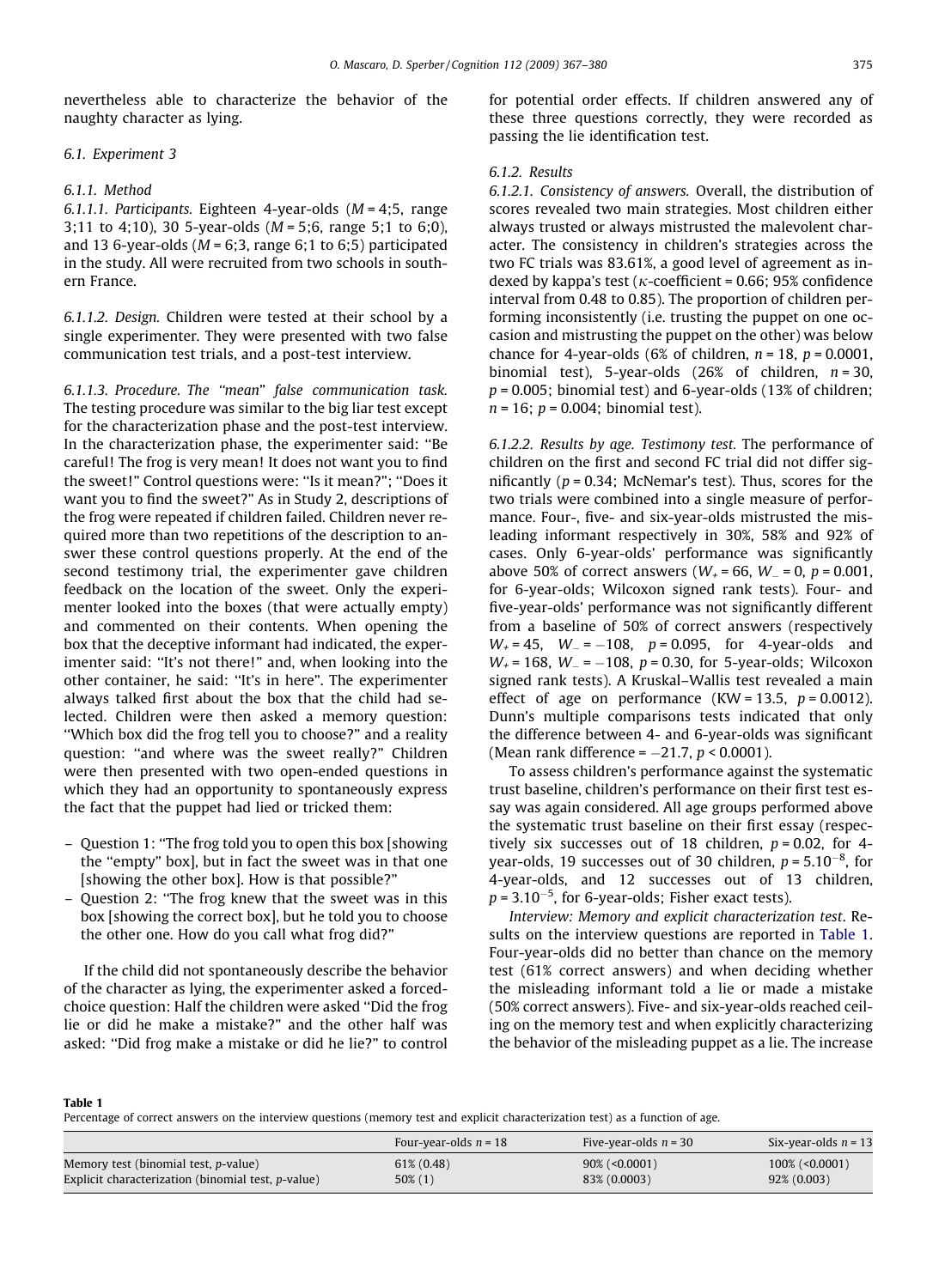in performance from four to five years was significant both on the memory test ( $n = 48$ ,  $p = 0.002$ ; Fisher Exact test) and on the lie identification question ( $n = 48$ ,  $p = 0.02$ ; Fisher Exact test).

# 6.1.3. Discussion of Experiment 3

The findings of Study 3 were in agreement with those of Experiments 2a and 2b. The consistency of children's strategies shows that they did not simply ignore the testimony of the malevolent character: they took it into account, either accepting it or rejecting it. Ignoring what the informant said would have lead to answer at chance (leading to a score of 50% of correct answers). Four-year-olds' performance (30% of correct answers) did not differ significantly from this level of performance. However, considering the consistency of children's answers reveals that among 4-year-olds, a subset of children was consistently vigilant (always disagreeing with the misleading testimony), and an other subset consistently agreed with the misleading testifier. The pattern of agreeing half of the time with the testimony of the puppet was rarely observed (e.g. for 4-year-olds:  $6\%$  of children,  $n = 18$ ,  $p = 0.0001$ ; binomial test).

Subsequently, although the majority of 4-year-olds failed, a subset was able to pass the task. By this age, children start to display fully-fledged capacity for epistemic vigilance towards deception. They were able to infer the intent to deceive from a malevolent disposition and to take advantage of misleading information in order to infer the truth from it.

The interview questions revealed two surprising results: On the memory question, a subset of children maintained that the misleading informant had told them the correct location of the sweet. This ''memory failure" is particularly surprising because most of the children who experienced it (6 out of 8) actually trusted the informant before answering the memory question. For this particular test children had not to predict the behavior of the testifier, but merely to acknowledge that he provided a false testimony. Rather, in this case, many younger children were the victims of the deception, but did not seem to interpret it as such. They erased the misleading testimony from their memory. A similar effect was suggested as potential interpretation for difficulty to accurately remember what an informant suggested in a false belief task context [\(Robin](#page-13-0)[son, Mitchell, & Nye, 1995\)](#page-13-0), in another context with children trusting informants rather than their own perception in an Asch consensus paradigm (Corriveau & Harris, personal communication), and in a related unpublished study by the first author. Maybe these children were so trusting that the tendency to revise their memory of the informants' testimony was stronger than the tendency to revise their belief in the informant's trustworthiness. Another possibility is that they did not keep track of what the informant had said. Once they knew for sure where the sweet was, they inferred the claim made by the misleading informant from their own knowledge. Whatever the cognitive explanation for this behavior, children who failed the memory test placed themselves at risk of being deceived again by the misleading puppet.

Another surprising result of this Study was that younger children did not accurately describe the behavior of the mean character as a lie, whereas several studies have provided evidence that lie identification is possible for children as young as three years of age [\(Gilli, Marchetti,](#page-12-0) [Siegal, & Peterson, 2001; Siegal & Peterson 1996, 1998](#page-12-0)). A tentative interpretation of this difference is that in the studies by Siegal and his colleagues, children were ascribed the point of view of the deceiver, whereas in the current Study, children had to take a perspective different from their own in order to characterize the behavior of the naughty puppet as a lie.

#### 7. General discussion

Children engage in cooperative forms of communication at the beginning of their second year of life if not earlier. For instance, preverbal children as young as 12 months of age help people find the objects they are looking for by pointing ([Liszkowski, Carpenter, Striano, & Toma](#page-12-0)[sello, 2006\)](#page-12-0) and seem to be motivated to provide people with relevant information [\(Liszkowski, Carpenter, & Toma](#page-12-0)[sello, 2007\)](#page-12-0). These young children are typically as trusting in matters of communication as they are in all matters of nurturing, and how could it be otherwise? If the adults who are taking care of them are not trustworthy, there is very little they can do about it. As they grow older and become more autonomous, children communicate more and more with other children and adults who may not have their best interest at heart. Exerting some vigilance becomes both more appropriate and more feasible.

Here we have looked at the particular case of the development of epistemic vigilance towards deception. Our results suggest that such vigilance has three components: a moral, an epistemic and a mindreading one. The fact that these three components have each a distinct developmental trajectory suggests that they are not just analytically distinct but also that they are subserved by distinct mental mechanisms.

#### 7.1. The moral component

Study 1 showed that children as young as 3-year-olds favor testimonies provided by benevolent rather than by malevolent informants. The ability to distinguish benevolent from malevolent agents and to prefer the formers probably develops early in infancy, as shown by studies in which young infants display a preference for helping attitudes (e.g. [Wynn, 2007\)](#page-13-0). One might speculate that this is a basic self-protection mechanism likely to be evolutionarily ancient. Indeed, there is evidence that it is found in other species (e.g. [Bates et al., 2007](#page-11-0) for data on elephant categorization which may be founded on the basis of benevolence). What is specific to our results is the demonstration that this general preference for benevolent agents leads to a specific preference for their testimony over that of malevolent agents. In our experiments, both the nice and the mean puppets informed the child of the identity of the object in the box in the same purportedly helpful manner. Still, children drew on the information they had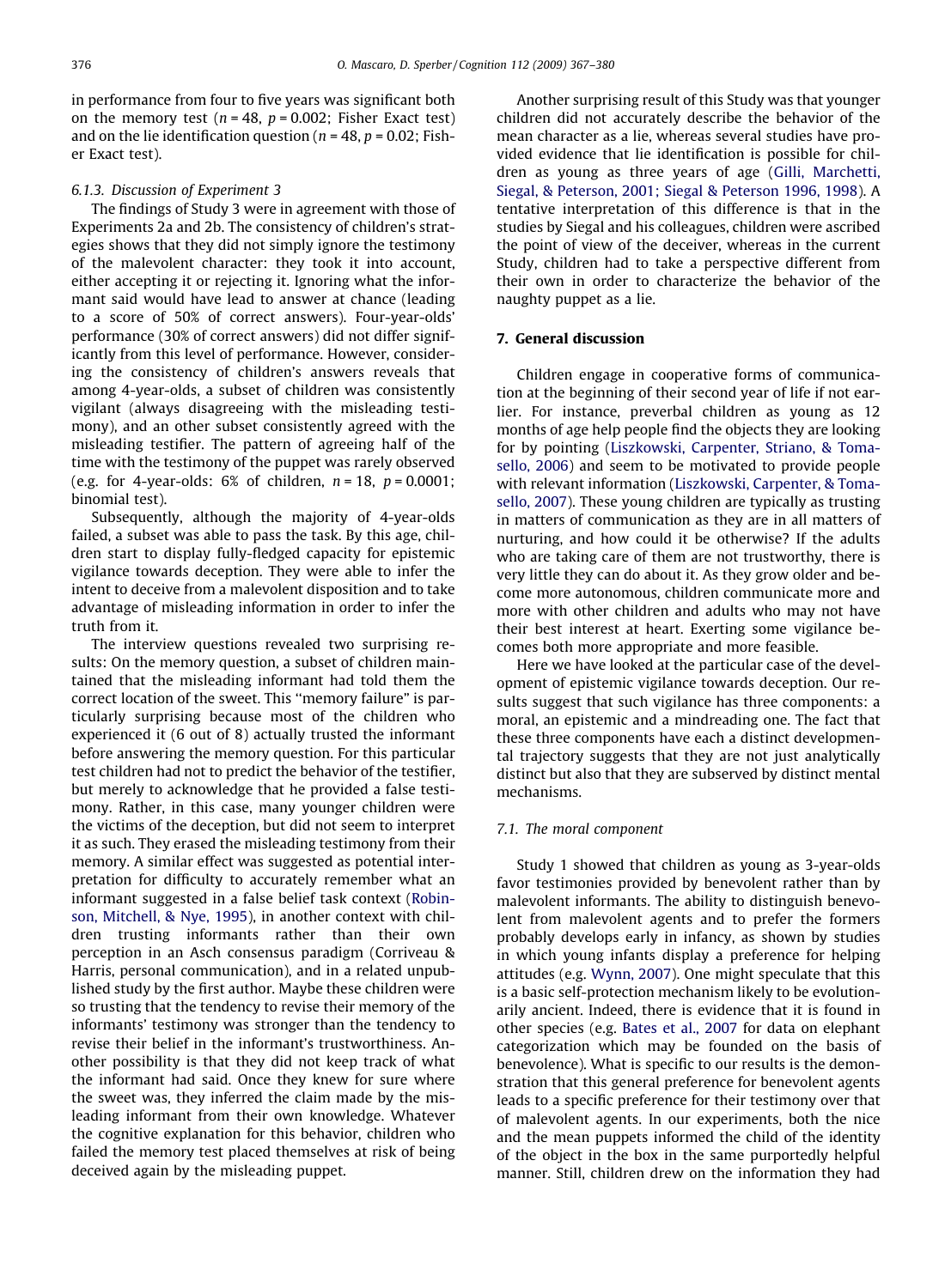previously acquired regarding the benevolence or malevolence of the two characters and used it in deciding which one to believe. The depth of moral understanding underpinning this behavior remains to be ascertained. Children may have just treated the malevolent puppet as dangerous and to be avoided, or they may have seen it not just as dangerous but also as blameworthy. Either way, these evaluations have been sufficient to drive children's selection of testimony. An affective preference for benevolent agents is not particularly geared to filtering communicated information, but it can be put in the service of this function.

These findings dovetail with those of recent studies focused on epistemic vigilance not towards malevolence but towards incompetence that have nevertheless shown positive effects of familiarity ([Corriveau & Harris., 2009;](#page-12-0) [Harris et al., in press\)](#page-12-0), or attachment ([Corriveau et al.,](#page-12-0) [2009\)](#page-12-0) on children's level of trust. In these studies, children seem to trust familiar informants not just because they have proven reliable in multiple past encounters but also for affective reasons. This suggests a possible partial reinterpretation of previous work on children's selective trust (reviewed in [Harris, 2007](#page-12-0)). Even when selecting the testimony of informants who have previously been accurate, young children may, at least in part, be driven by moral and affective preferences. There is evidence of an early affective preference for agents who get social conventions "right", in particular in the domain of vocabulary use ([Rakoczy, Warneken, & Tomasello, 2008; Sabbagh & Bald](#page-13-0)[win, 2001](#page-13-0)). Reliance on this type of global good/bad assessment might in particular explain why in studies of informant accuracy, 3-year-old children do not adjust their trust to the frequency of accurate testimonies, but rather discriminate between informants who have always been accurate, and those who have been inaccurate at least once [\(Pasquini, Corriveau, Koenig, & Harris, 2007](#page-12-0)). A single error may be sufficient to provoke a negative affective reaction that, in turn, yields epistemic mistrust. This might also explain why children sometimes mistrust informants who were inaccurate but for a good reason, e.g. because they were blindfolded [\(Nurmsoo & Robinson,](#page-12-0) [2008\)](#page-12-0).

Nevertheless, we do not believe that results on precocious epistemic trust adjustment are likely to be entirely reduced to affective preferences for positive character traits. While affective preferences may drive part of the effects in studies contrasting informants' level of accuracy, they are for example unlikely to explain young children's preferences for better informed testifiers [\(Nurmsoo &](#page-12-0) [Robinson, 2009; Robinson & Nurmsoo, 2009; Robinson &](#page-12-0) [Whitcombe, 2003](#page-12-0)). The ability to assess the relative informative value of two contrasting sources of information is thus probably in place around the age of four, possibly before. Younger children may for example tag the information provided by the misleading informant as somehow defective (rather than as false). This would allow them to succeed in selecting the more appropriate message when two informants are contrasted. Whether this type of assessment—rather than mere affective preferences—is at the basis of young children's good performance in the benevolence paradigm of Study 1 deserves further investigations.

#### 7.2. A methodological comment on false communication tasks

When there is only one informant, holding his or her contribution as somehow defective does not help select the right box. To resist lies in such cases rests on the ability to recognize categorically that the information communicated by a single mistaken or misleading informant is probably false. Studies 2 and 3 directly addressed this issue with the use of false communication tasks. In building these tests, we were guided by considerations comparable to those that drove the design of false belief tasks in the Theory of Mind literature (e.g. see [Bennett,](#page-11-0) [1978; Dennett, 1978; Harman, 1978](#page-11-0)). The tests were built to ensure that children could not answer properly without treating the content of the testimony as false. As a result, success on a false communication task reliably indicates that the participant understands that communicated information may be false. Failure on the task by young children however, is less diagnostic and requires thorough methodological discussions (for similar arguments in the domain of false belief tasks, see [Bloom](#page-12-0) [& German, 2000](#page-12-0)).

Having to treat communicated information as false, as they had to do in Studies 2 and 3, may be challenging for younger children. They may not possess the cognitive resources for epistemic categorization (into 'true' and 'false') and for epistemic inference (from [P is false] to [not P]). The study of strategic deception ([Peskin, 1992; Ruffman,](#page-12-0) [Olson, Ash, & Keenan, 1993; Russell, Mauthner, Sharpe,](#page-12-0) [& Tidswell, 1991; Sodian & Frith, 1992\)](#page-12-0) and false sign tasks [\(Bowler, Briskman, Gurvidi, & Fornells-Ambrojo,](#page-12-0) [2005; Leekam, Perner, Healey, & Sewell, 2008; Sabbagh,](#page-12-0) [Moses, & Shiverick, 2006](#page-12-0)) provides evidence that this could be so. Young children may develop the capacity to process the epistemic status of representations at about the time they become able to pass the standard false belief tasks.

In Studies 2 and 3, young children also had to infer a tendency to produce misinformation (e.g. from being a "liar" or being "mean" to telling a lie) from a negative disposition. This requirement may have challenged younger participant for yet another reason. Children sometimes evidence a positivity bias in making attribution. They have a tendency to make more stable attributions of internal traits to others on the basis of positive events than on the basis of negative ones ([Boseovski & Lee, 2006; Heyman](#page-12-0) [& Giles, 2004; Rholes & Ruble, 1984;](#page-12-0) although for counterevidence see [Aloise, 1993](#page-11-0)). Preschoolers also have sometimes a stronger tendency (compared to older children and adults) to expect positive changes in others' negative behavior ([Lockhart, Chang, & Story, 2002; Lockhart, Naka](#page-12-0)[shima, Inagaki, & Keil, 2008; Solomon, Johnson, Zaitchik,](#page-12-0) [& Carey, 1996](#page-12-0)). Such a positivity bias may impact on children's selection of partners for cooperative enterprises (see e.g. teammate preferences for academic competition in [Droege & Stipek, 1993](#page-12-0)). Since younger children are more dependent on caregivers and have less choice in the selection of partners to interact with, they may be less willing and able to categorize people as malevolent. In particular, young children may be unable to catch people who are covertly uncooperative. For example, young preschoolers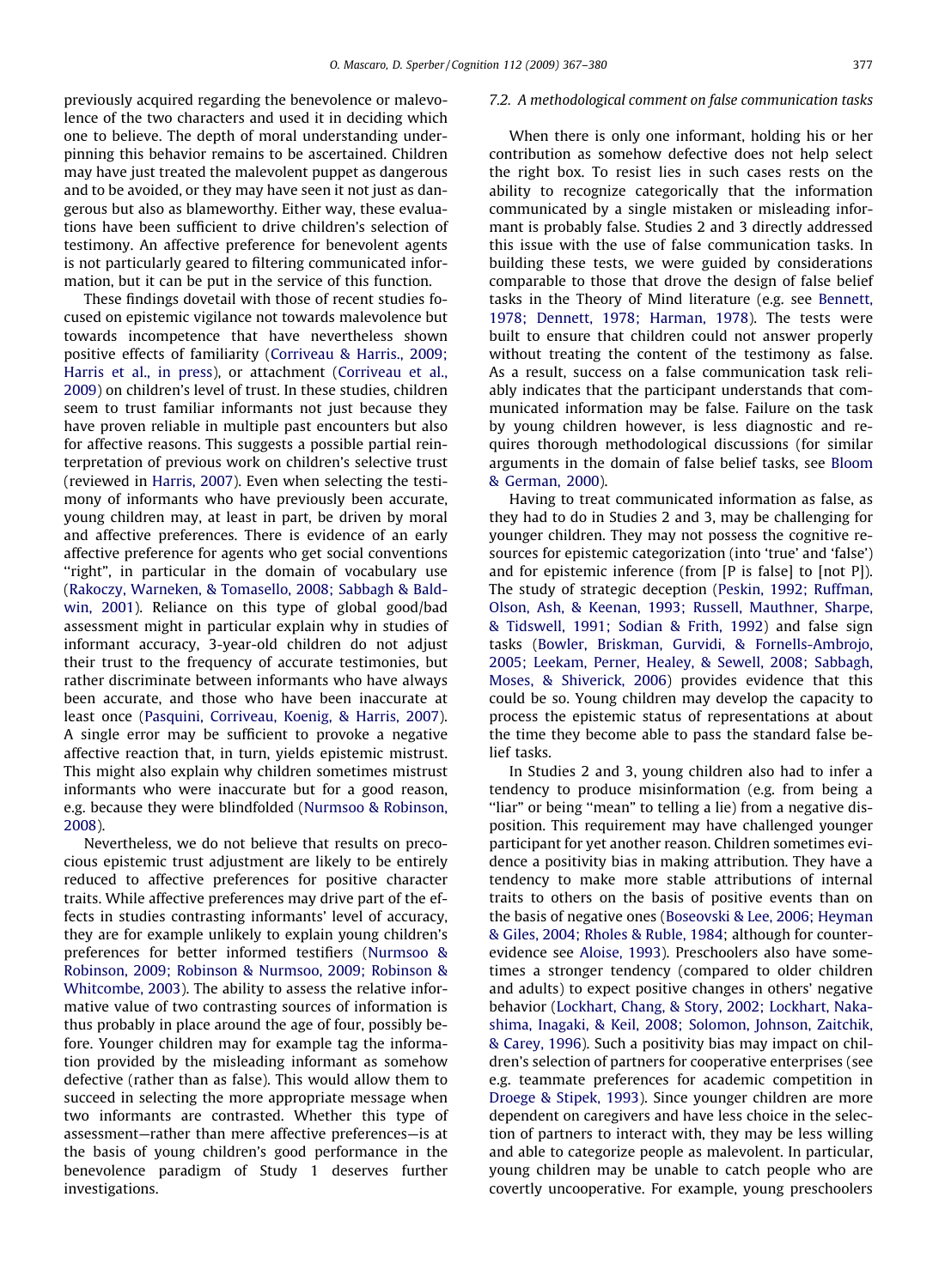<span id="page-11-0"></span>have been found to have difficulty understanding that a mean character pretending to be someone nice would play mean tricks [\(Peskin, 1996](#page-12-0)). This would explain younger children difficulties when "liars" or "mean" informants seem to engage in a cooperative sharing of information (by communicating).

Both insufficient epistemic competence and a positivity bias may be relevant to explaining why younger children have trouble comprehending the falsity of lies and deceptive intents.

#### 7.3. The epistemic component

Success on false communication tasks can, on the other hand, be taken as a reliable indicator of many important capacities underpinning vigilance towards deception. To pass the ''big liar" FCT of Study 2, children needed to:

- 1. Be able to resist the suggestion of the misleading testimony and to select the other box, which may have posed high demands in terms of executive functioning skills.
- 2. Associate the puppet characteristics to a tendency to produce misinformation, thus overcoming a potential positivity bias.
- 3. Make the epistemic judgment that what the puppet said is false. A child could have a half-understood notion of what a lie is, understanding for instance that a lie is morally wrong and not to be accepted, without properly grasping the notion of falsity.
- 4. Draw appropriate inferences from the content of the false testimony. Children had first to draw the epistemic inference from, e.g. '''the marble is in the red box' is false" to ''the marble is not in the red box," and then to draw the disjunctive inference from, e.g. ''the marble is either in the red box or in the green box" and ''the marble is not in the red box" to ''the marble is in the green box."

Our result shows that by the age of four years, children are able to implement all these steps. In particular, children passing the FCT evidence the capacity to assess the truth or falsity of communicated messages, and to make use of this assessment in allocating their trust and in drawing inferences.

#### 7.4. The mindreading component

Both the epistemic ability to recognize the falsity of a statement and the mindreading ability to understand a deceptive informant's motive in producing a false statement are needed for fully-fledged epistemic vigilance. The epistemic ability could in principle exist without the mindreading ability (but not the other way around). Our Study 3 showed that this is not just a theoretical possibility. When they had to infer the falsity of a statement from an understanding of the deceptive intent of the informant, most 4-year-olds failed, and so did almost half of the 5 year-olds. More than 90% of 6-year-olds on the other hand were successful.

# 8. Assessing the developmental course of the model

Overall, the developmental pattern we observed differentiated three abilities relevant to children's epistemic vigilance:

- (1) A moral/affective ability to prefer the testimony of a nice informant over that of a mean one, already in place at the age of three.
- (2) An epistemic ability to recognize the falsity of lies on the basis of testifiers' dispositions, evidenced around the age of four.
- (3) A mindreading ability to understand that an agent may intend to misinform his audience and do so by producing a lie, observed to develop between four and six years of age.

Our participants were all children from rural or small town schools in the South of France, living—this is an impressionistic comment—in a relatively friendly and trusting atmosphere. It is possible that, in different cultural contexts, mistrust is more encouraged or on the contrary discouraged, causing the developmental pattern we observed to be somewhat speeded up or slowed down. Economic conditions, gender, and position among siblings might also make a difference. All this would deserve investigation. It would be quite surprising, however, if, in another cultural context, the overall pattern we observed was altogether absent or wholly or partially reversed.

#### Acknowledgements

This research forms part of M. Mascaro doctoral thesis. It was supported by a grant from the Direction Générale de l'Armement to the first author and by the Center for the Study of the Mind in Nature (University of Oslo). The authors are indebted to Nicolas Baumard, Nicolas Claidière, Fabrice Clément, Coralie Chevallier, Maria Fusaro, Paul Harris, Christophe Heintz, Hugo Mercier, Olivier Morin, Gloria Origgi, Guy Politzer and Deirdre Wilson for invaluable inputs at different stages of this research. The authors also wish to thank Rebecca Gomez and three anonymous reviewers who suggested many stylistic, methodological and conceptual improvements in the course of the submission process. Last but not least, our warmest thanks are expressed to the teachers, parents and children of the 16 schools which participated in the project.

# References

- Adler, J. E. (1997). Lying, deceiving, or falsely implicating. Journal of Philosophy, 94, 435–452.
- Aloise, P. A. (1993). Trait confirmation and disconfirmation: The development of attributional biases. Journal of Experimental Child Psychology, 55, 177–193.
- Alvarez, J. M., Roger, D. M., & Bolger, N. (2001). Trait understanding or evaluative reasoning? An analysis of children behavioral predictions. Child Development, 72, 1409–1425.
- Bates, L. A., Sayialel, K. N., Njiraini, N., Moss, C. J., Poole, J. H., & Byrne, R. W. (2007). Elephants classify human ethnic groups by odor and garment color. Current Biology, 17, 1938–1942.
- Bennett, J. (1978). Some remarks about concepts. Behavioral and Brain Sciences, 4, 557–560.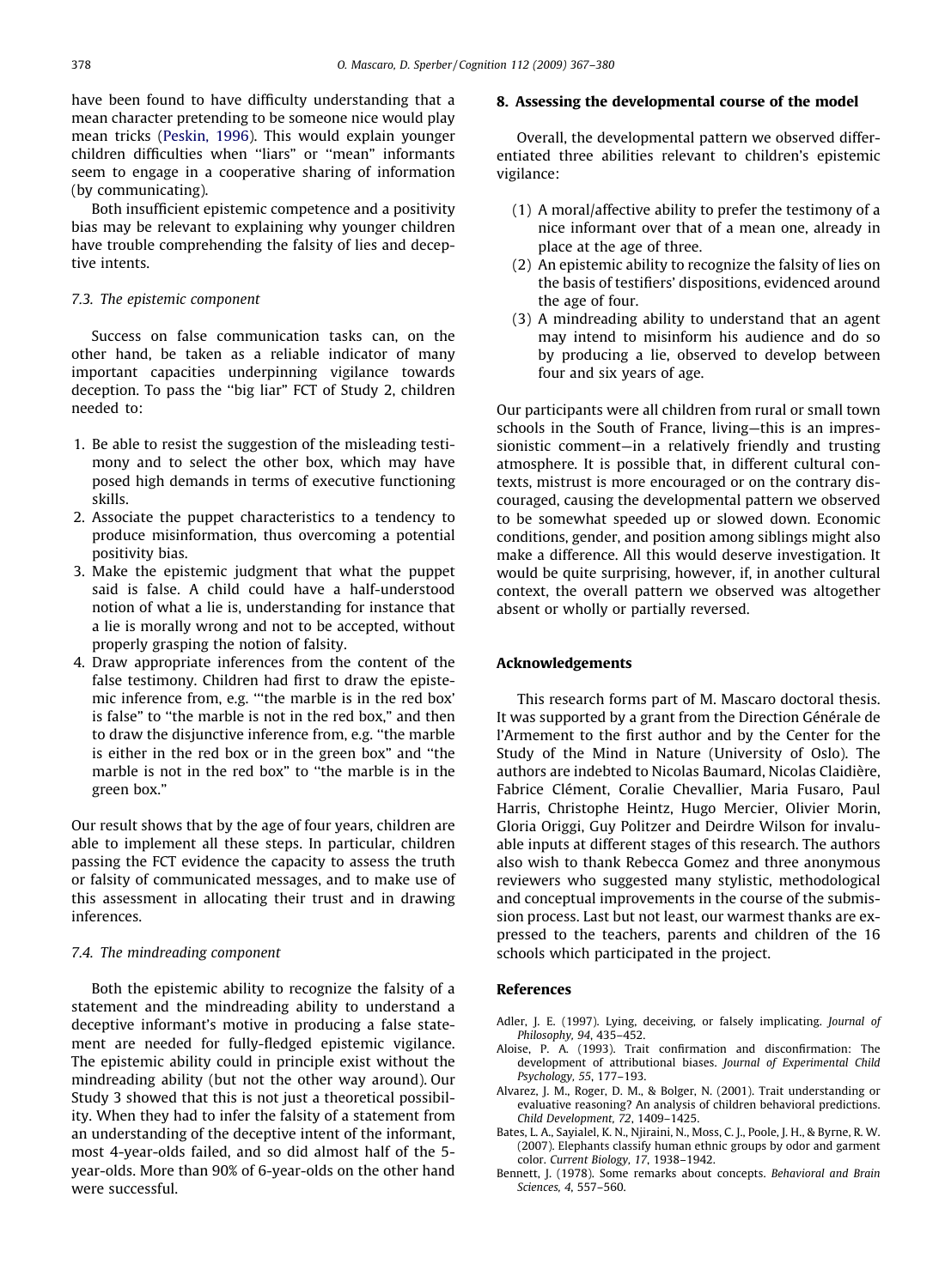- <span id="page-12-0"></span>Bergstrom, B., Moehlmann, B., & Boyer, P. (2006). Extending the testimony problem: Evaluating the truth, scope, and source of cultural information. Child Development, 77, 531–538.
- Birch, S. A., Vauthier, S. A., & Bloom, P. (2008). Three- and four-year-olds spontaneously use others' past performance to guide their learning. Cognition, 107, 1118–1134.
- Bloom, P., & German, T. P. (2000). Two reasons to abandon the standard false belief task as a test of theory of mind. Cognition, 77, B25–B31.
- Boseovski, J. J., & Lee, K. (2006). Children's use of frequency information for trait categorization and behvioral predictions. Developmental Psychology, 42, 500–513.
- Bowler, D. M., Briskman, J., Gurvidi, N., & Fornells-Ambrojo, M. (2005). Understanding the mind or predicting signal-dependent action? Performance of children with and without autism on analogues of the false-belief task. Journal of Cognition and Development, 6, 259–283.
- Bretherton, I., & Beeghly, M. (1982). Talking about internal states: The acquisition of an implicit theory of mind. Developmental Psychology, 18, 906–921.
- Cain, K. M., Heyman, G. D., & Walker, M. E. (1997). Preschoolers' ability to make dispositional predictions within and across domains. Social Development, 6, 53–75.
- Chandler, M., Fritz, A. S., & Hala, S. (1989). Small-scale deceit: Deception as a marker of 2-, 3-, and 4-year-olds' early theories of mind. Child Development, 60, 1263–1277.
- Clément, F., Koenig, M. A., & Harris, P. L. (2004). The ontogenesis of trust. Mind and Language, 19, 360–379.
- Corriveau, K. H., & Harris, P. L. (2009). Choosing your informant: Weighing familiarity and recent accuracy. Developmental Science, 12, 426–437.
- Corriveau, K. H., Harris, P. L., Meins, E., Fernyhough, C., Arnott, B., Elliott, L., et al. (2009). Young children's trust in their mother's claims: Longitudinal links with attachment security in infancy. Child Development, 80, 750–761.
- Couillard, N. L., & Woodward, A. B. (1999). Children's comprehension of deceptive points. British Journal of Developmental Psychology, 17, 515–521.
- Dawkins, R., & Krebs, J. R. (1978). Animal signals: Information or manipulation? In J. R. Krebs & N. B. Davies (Eds.), Behavioural Ecology (pp. 282–309). Oxford: Basil Blackwell Scientific Publications.
- Dennett, D. (1978). Beliefs about beliefs. Behavioral and Brain Sciences, 1, 568–570.
- Droege, K., & Stipek, D. J. (1993). Children's use of dispositions to predict classmates' behavior. Developmental Psychology, 29, 646–654.
- Dunn, J. (1991). Understanding others: Evidence from naturalistic studies of children. In A. Whiten (Ed.), Natural theories of mind: Evolution, development and simulation of everyday mindreading (pp. 51–61). Oxford: Basil Blackwell.
- Eskritt, M., Whalen, J., & Lee, K. (2008). Young children's recognize violations of the Gricean maxims. British Journal of Developmental Psychology, 26, 435–443.
- Fiske, S. T., Cuddy, A. J., & Glick, P. (2007). Universal dimensions of social cognition: Warmth and competence. Trends in Cognitive Sciences, 11, 77–83.
- Freire, A., Eskritt, M., & Lee, K. (2004). Are eyes windows to a deceiver's soul? Children's use of another's eye gaze cues in a deceptive situation. Developmental Psychology, 40, 1093–1104.
- Fusaro, M., & Harris, P. L. (2008). Children assess informant reliability using bystanders' non-verbal cues. Developmental Science, 11, 771–777.
- Gee, C. L., & Heyman, G. D. (2007). Children's evaluation of other people's self-descriptions. Social Development, 16, 800–810.
- Gilles, J. W., & Heyman, G. D. (2005). Preschoolers use trait-relevant information to evaluate the appropriateness of an aggressive response. Aggressive Behavior, 31, 498–509.
- Gilli, G., Marchetti, A., Siegal, M., & Peterson, C. (2001). incipient ability to distinguish mistakes from lies: An Italian investigation. International Journal of Behavioral Development, 25, 88–92.
- Hala, S., Chandler, M. J., & Fritz, A. S. (1991). Fledgling theories of mind: Deception as a marker of 3-year-olds' understanding of false belief. Child Development, 62, 83–97.
- Hamlin, J. K., Wynn, K., & Bloom, P. (2007). Social evaluation by preverbal infants. Nature, 450, 557–560.
- Harman, G. (1978). Studying the chimpanzee's theory of mind. Behavioral and Brain Sciences, 4, 576–577.
- Harris, P. L. (2007). Trust. Developmental Science, 10, 135–138.
- Harris, P. L., Pasquini, E., Corriveau, K., Koenig, M., & Clement, F. (in press). In J. Proust, J. Dokic, & E. Pacherie (Eds.), From metacognition to selfawareness. Oxford, UK: Oxford University Press.
- Heyman, G. D., Fu, G., & Lee, K. (2007). Evaluating claims people make about themselves: The development of skepticism. Child Development, 78, 367–375.
- Heyman, G. D., Gee, C. L., & Giles, J. W. (2003). Preschool children's reasoning about ability. Child Development, 74, 516–534.
- Heyman, G. D., & Gelman, S. A. (1999). The use of trait labels in making psychological inference. Child Development, 70, 604–619.
- Heyman, G. D., & Gelman, S. A. (2000). Preschool children's use of trait labels to make inductive inferences. Journal of Experimental Child Psychology, 77, 1–19.
- Heyman, G. D., & Giles, J. W. (2004). Valence effects in reasoning about evaluative traits. Merrill.
- Heyman, G. D., & Legare, C. H. (2005). Children's evaluation of sources of information about traits. Developmental Psychology, 41, 636–647.
- Jaswal, V. K., & Malone, L. S. (2007). Turning believers into skeptics: 3 years-old sentivity to cues to credibility. Journal of Cognition and Development, 8, 263–283.
- Jaswal, V. K., & Neely, L. A. (2006). Adults don't always know best: Preschoolers use reliability over age when learning new words. Psychological Science, 17, 757–758.
- Koenig, M. A., Clément, F., & Harris, P. L. (2004). Trust in testimony: Children's use of true and false statements. Psychological Science, 15, 694–698.
- Koenig, M. A., & Harris, P. L. (2005). Preschoolers mistrust ignorant and inaccurate speakers. Child Development, 76, 1261–1277.
- Krebs, J. R., & Dawkins, R. (1984). Animal signals: Mind-reading and manipulation. In J. R. Krebs & N. B. Davies (Eds.), Behavioural ecology (pp. 380–402). Sunderland, MA: Sinauer Associates.
- Kuhlmeier, V., Wynn, K., & Bloom, P. (2003). Attribution of dispositional states by 12-month-olds. Psychological Science, 14, 402–408.
- Lampinen, J. M., & Smith, V. L. (1995). Incredible (and sometimes incredulous) child witness: Child eyewitnesses' sensitivity to source credibility cues. Journal of Child Psychology, 80, 621–627.
- Lee, K., & Cameron, C. A. (2000). Extracting truth information from lies: The emergence of representation-expression distinction in preschool children. Merrill Palmer Quarterly, 40, 1–20.
- Leekam, S., Perner, J., Healey, L., & Sewell, C. (2008). False signs and the non-specificity of theory of mind: Evidence that preschoolers have general difficulties in understanding representations. British Journal of Developmental Psychology, 26, 485–497.
- Lewis, M., Stranger, C., & Sullivan, M. W. (1989). Deception in 3-year-olds. Developmental Psychology, 25, 439–443.
- Liszkowski, U., Carpenter, M., Striano, T., & Tomasello, M. (2006). Twelveand 18-month-olds point to provide information for others. Journal of Cognition and Development, 7, 173–187.
- Liszkowski, U., Carpenter, M., & Tomasello, M. (2007). Developmental Science, 10(2), F1–F7.
- Liu, D., Gelman, S. A., & Wellman, H. M. (2007). Components of young children's trait understanding: Behavior-to-trait inferences and traitto-behavior predictions. Child Development, 78, 1543–1558.
- Lockhart, K. L., Chang, B., & Story, T. (2002). Children's beliefs about the stability of traits: Protective optimism? Child Development, 73, 1408–1430.
- Lockhart, K. L., Nakashima, N., Inagaki, K., & Keil, F. C. (2008). From ugly duckling to swan? Japanese and American beliefs about the stability and origins of traits. Cognitive Development, 23, 155–179.
- Matsui, T., Miura, Y., & McCagg, P. (2006). In Proceedings of the 28th annual cognitive science society (pp. 1789–1794).
- Mills, C. M., & Keil, F. C. (2005). The development of cynicism. Psychological Science, 16, 385–390.
- Newton, P., Reddy, V., & Bull, R. (2000). Children's everyday deception and performance on false belief tasks. British Journal of Developmental Psychology, 18, 297–317.
- Nurmsoo, E., & Robinson, E. J. (2009). Children's trust in previously inaccurate informants who were well or poorly-informed: When past errors can be excused. Child Development, 80, 23–27.
- Nurmsoo, E., & Robinson, E. J. (2008). Identifying unreliable informants: Do children excuse past inaccuracy? Developmental Science, 11, 905–911.
- Pasquini, E. S., Corriveau, K. H., Koenig, M. A., & Harris, P. L. (2007). Preschoolers monitor the relative accuracy of informants. Developmental Science, 43(5), 1216–1226.
- Perner, J. (1991). Understanding the representational mind. Cambridge, MA: MIT Press.
- Peskin, J. (1992). Ruse and representations: On children's ability to conceal information. Develomental Psychology, 28, 84–89.
- Peskin, J. (1996). Guile:children s understanding of narratives in which the purpose of pretense is deception. Child Development, 67, 1735–1751.